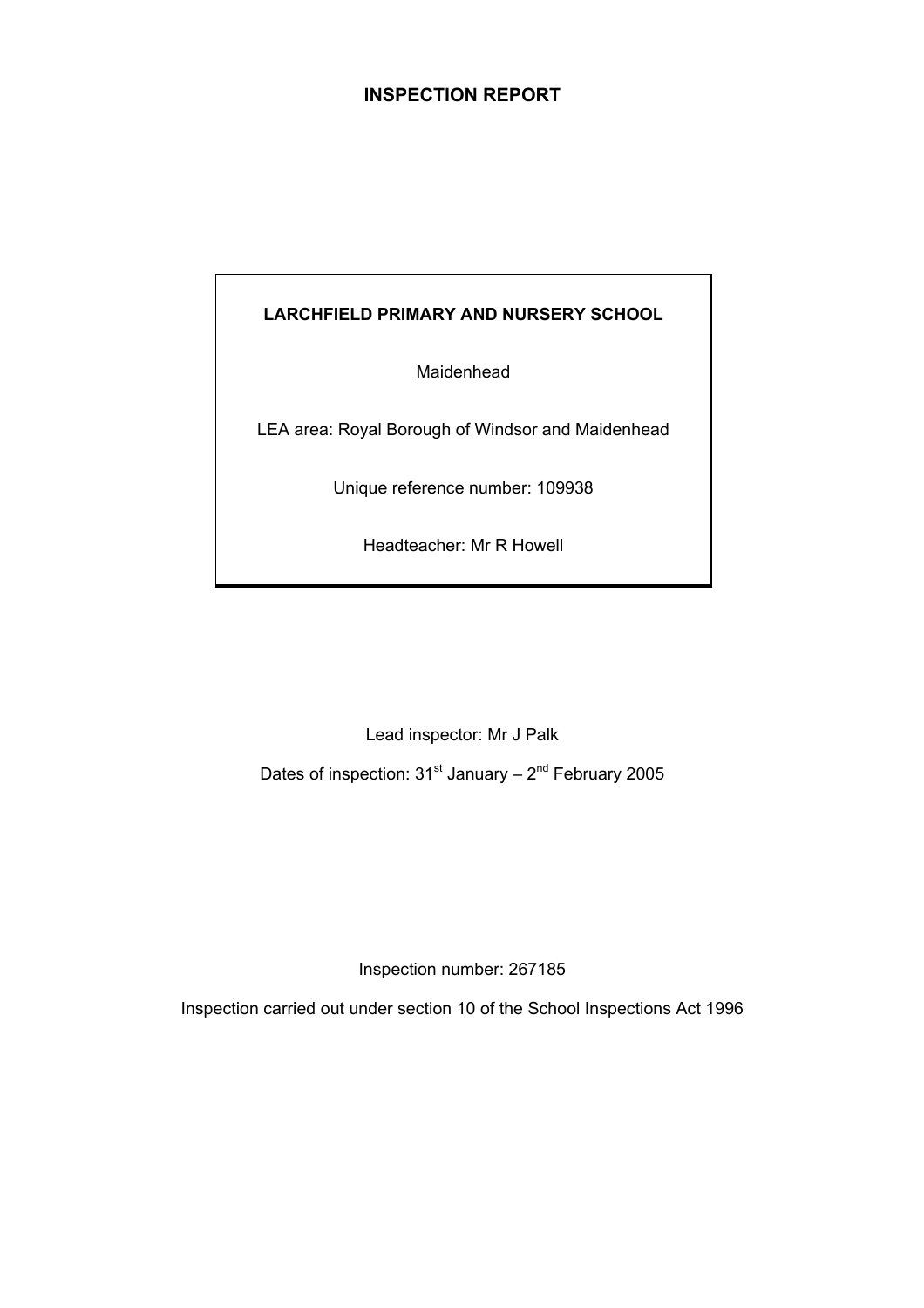#### © Crown copyright 2005

This report may be reproduced in whole or in part for non-commercial educational purposes, provided that all extracts quoted are reproduced verbatim without adaptation and on condition that the source and date thereof are stated.

Further copies of this report are obtainable from the school. Under the School Inspections Act 1996, the school must provide a copy of this report and/or its summary free of charge to certain categories of people. A charge not exceeding the full cost of reproduction may be made for any other copies supplied.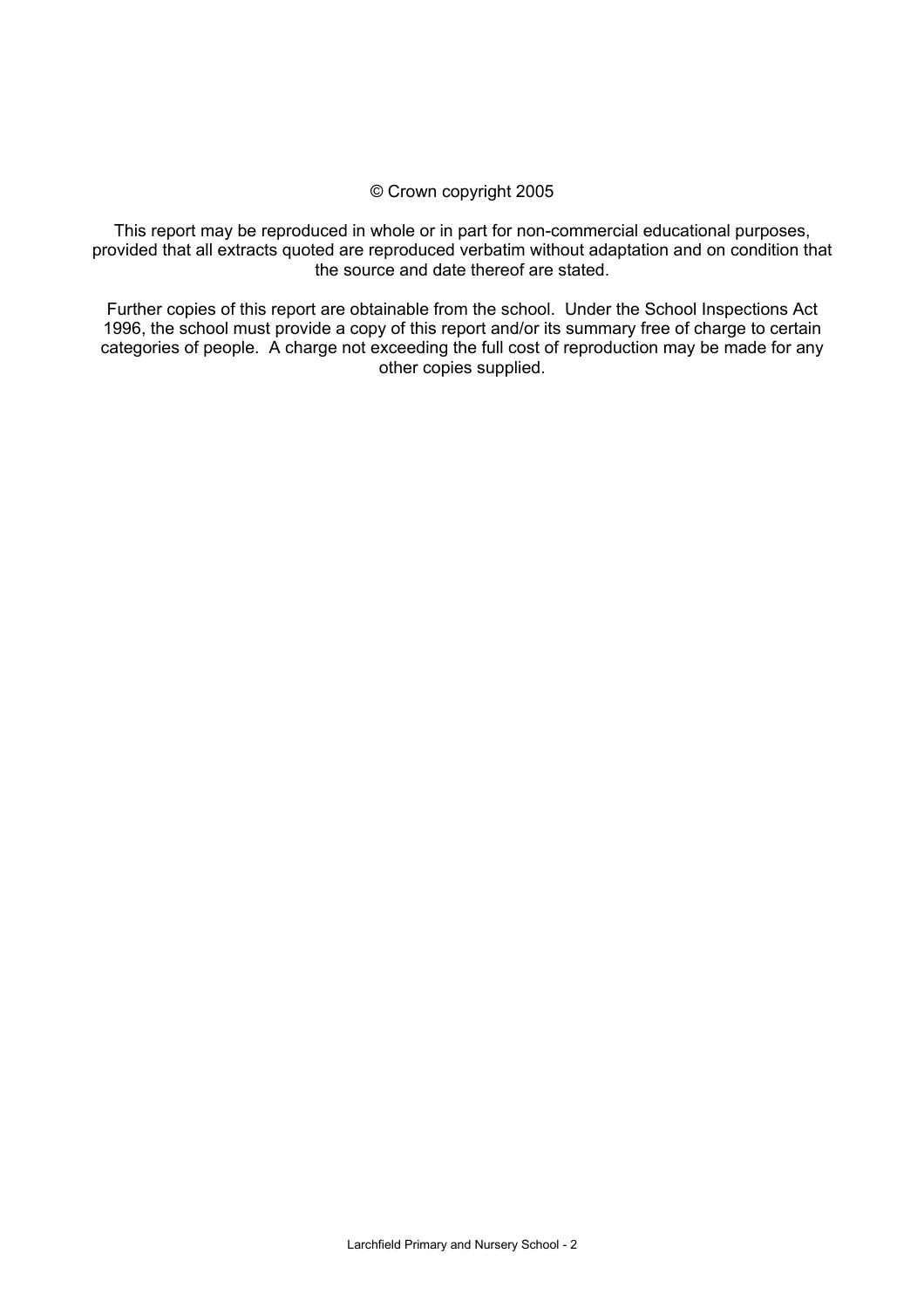## **INFORMATION ABOUT THE SCHOOL**

| Type of school:              | Primary                            |
|------------------------------|------------------------------------|
| School category:             | Community                          |
| Age range of pupils:         | $3 - 11$ years                     |
| Gender of pupils:            | Mixed                              |
| Number on roll:              | 150                                |
| School address:              | Bargeman Road<br>Maidenhead        |
| Postcode:                    | <b>Berkshire</b><br><b>SL6 2SG</b> |
| Telephone/Fax number:        | 01628 622522                       |
| Appropriate authority:       | The governing body                 |
| Name of chair of governors:  | Mr N Smith                         |
| Date of previous inspection: | January 2003                       |

## **CHARACTERISTICS OF THE SCHOOL**

Larchfield is a small primary school and serves a disadvantaged area of Maidenhead. The number of pupils in receipt of free school meals is above that of most schools. The proportion of pupils with special educational needs is well above average; most of these pupils have moderate learning difficulties. There are six pupils with statements for their specific needs. The majority of pupils are of white British origin. There are more pupils from minority ethnic groups than in most schools; in the main these are of Asian and European backgrounds. Seven of the pupils are at early stages of learning English as an additional language. Children join the nursery part-time in the term that they are three. Overall attainment on entry is well below average. Pupils are taught in single year groups. The headteacher was appointed in January 2004.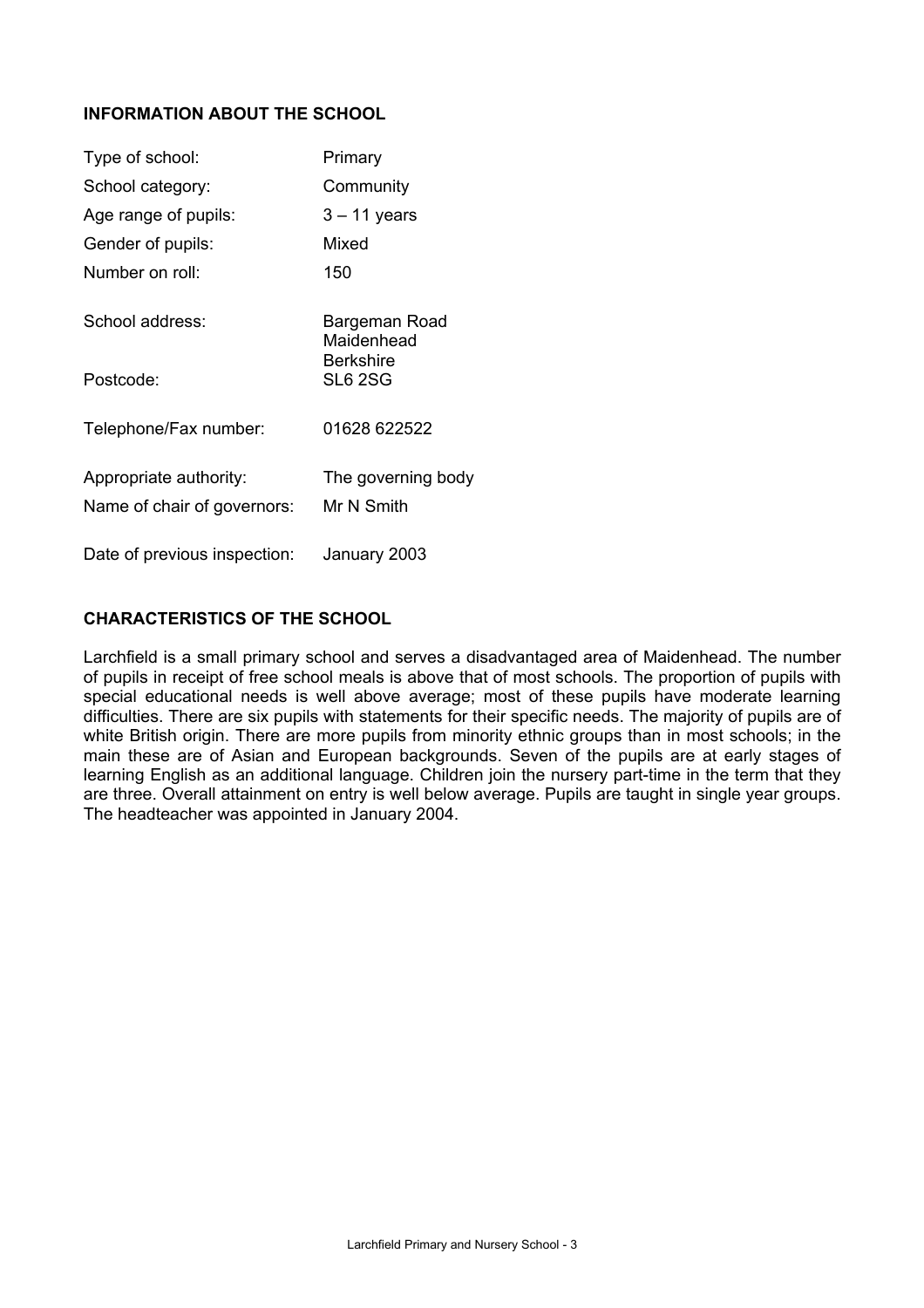## **INFORMATION ABOUT THE INSPECTION TEAM**

|       | <b>Members of the inspection team</b> | <b>Subject responsibilities</b> |                                                                                                                                                                                                                              |
|-------|---------------------------------------|---------------------------------|------------------------------------------------------------------------------------------------------------------------------------------------------------------------------------------------------------------------------|
| 23630 | J Palk                                | Lead inspector                  | with<br>provision for<br>The<br>pupils<br>special educational needs and<br>those<br>learning<br>English as<br>an<br>additional language. Mathematics,<br>information and communication<br>technology and physical education. |
| 13874 | J Chesterfield                        | Lay inspector                   |                                                                                                                                                                                                                              |
| 30810 | L Kounnou                             | Team inspector                  | English,<br>history<br>music,<br>and<br>geography.                                                                                                                                                                           |
| 6169  | M Bradshaw                            | Team inspector                  | The Foundation Stage curriculum,<br>science, art and design, and design<br>and technology.                                                                                                                                   |

The inspection contractor was:

Wessex Education Limited

 3 Greenacres Puddletown Dorchester Dorset DT2 8GF

Any concerns or complaints about the inspection or the report should be made initially to the inspection contractor. The procedures are set out in the leaflet *'Complaining about Ofsted Inspections'*, which is available from Ofsted Publications Centre (telephone 07002 637833) or Ofsted's website (www.ofsted.gov.uk).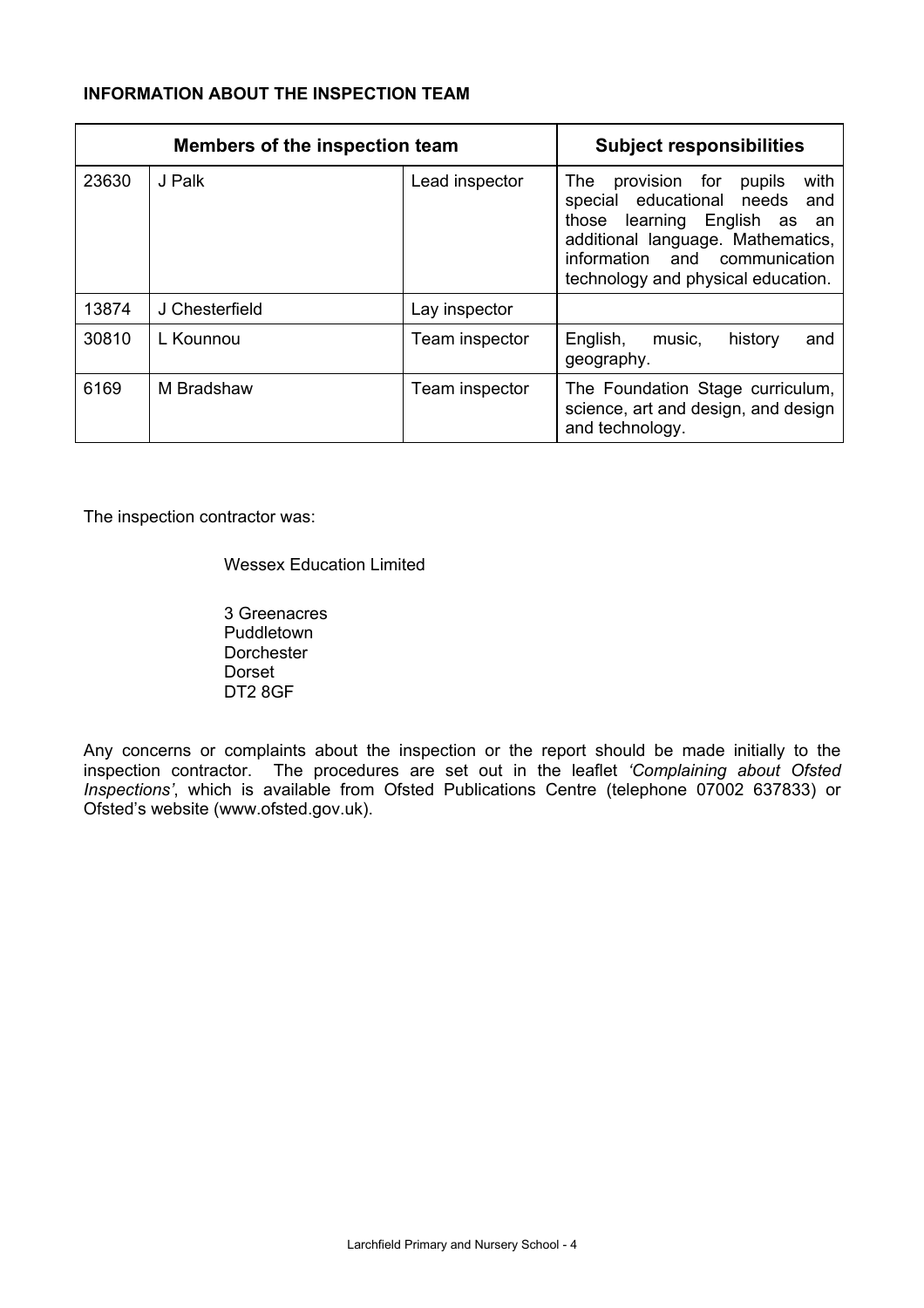## **REPORT CONTENTS**

|                                                                                                                                    | Page |
|------------------------------------------------------------------------------------------------------------------------------------|------|
| <b>PART A: SUMMARY OF THE REPORT</b>                                                                                               | 6    |
| <b>PART B: COMMENTARY ON THE MAIN INSPECTION FINDINGS</b>                                                                          |      |
| <b>STANDARDS ACHIEVED BY PUPILS</b>                                                                                                | 8    |
| Standards achieved in areas of learning and subjects                                                                               |      |
| Pupils' attitudes, values and other personal qualities                                                                             |      |
| <b>QUALITY OF EDUCATION PROVIDED BY THE SCHOOL</b>                                                                                 | 11   |
| Teaching and learning<br>The curriculum<br>Care, guidance and support<br>Partnership with parents, other schools and the community |      |
| <b>LEADERSHIP AND MANAGEMENT</b>                                                                                                   | 15   |
| PART C: THE QUALITY OF EDUCATION IN AREAS OF LEARNING AND<br><b>SUBJECTS</b>                                                       | 17   |
| AREAS OF LEARNING IN THE FOUNDATION STAGE                                                                                          |      |
| <b>SUBJECTS IN KEY STAGES 1 AND 2</b>                                                                                              |      |
| PART D: SUMMARY OF THE MAIN INSPECTION JUDGEMENTS                                                                                  | 26   |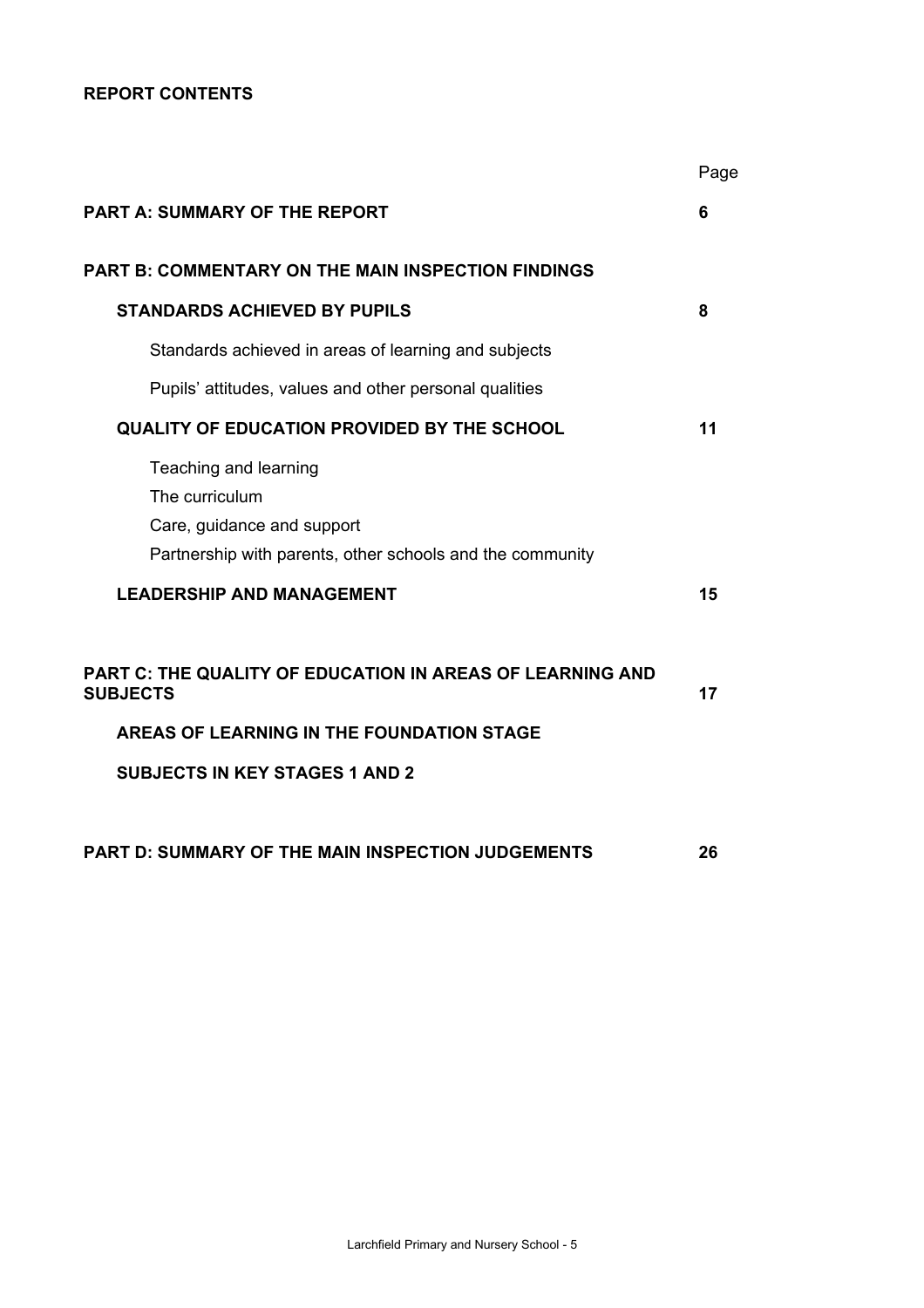# **PART A: SUMMARY OF THE REPORT**

## **OVERALL EVALUATION**

The school provides a **sound** education for its pupils. The new headteacher provides clear leadership and is taking the required action to raise standards. Standards in mathematics and science are improving but there is scope for pupils to achieve more than they do in English. Teaching is satisfactory overall and pupils are well motivated to learn. Costs per pupil are average and the school gives **satisfactory** value for money.

The school's main strengths and weaknesses are:

- Pupils do not achieve as well as they should in English and standards are well below average throughout the school.
- The leadership and management of the headteacher are good.
- The pupils' behaviour is good and they have positive attitudes to learning.
- The teaching and learning in the nursery and reception class are good.
- Insufficient use is made of assessment information when planning lessons for pupils.
- The curriculum is not sufficiently adapted to meet all the pupils' needs.

Improvement since the last inspection is satisfactory. The school is in a stable situation and moving forwards. Standards are rising steadily in mathematics, science and information and communication technology (ICT) because teaching in these subjects has improved. However, the progress made in raising standards in English is unsatisfactory because the teaching is not good enough. There are still weaknesses in the way the curriculum is planned. The partnership with the parents has improved. Management is secure and the strong determination to improve further is founded on good systems for evaluating performance.

| <b>Results in National</b><br>Curriculum tests at the |      | similar schools |      |      |
|-------------------------------------------------------|------|-----------------|------|------|
| end of Year 6,<br>compared with:                      | 2002 | 2003            | 2004 | 2004 |
| English                                               | F*   |                 | E*   |      |
| mathematics                                           |      |                 | F*   |      |
| science                                               |      |                 |      |      |

#### **STANDARDS ACHIEVED**

*Key: A - well above average; B – above average; C – average; D – below average; E – well below average Similar schools are those whose pupils attained similarly at the end of Year 2.* 

Achievement overall is **satisfactory**. The number of pupils taking the national tests is small and the high proportion of pupils that have special educational needs affects the school's performance. Pupils' performances in English and mathematics tests were in the bottom five per cent of all schools last year. The results of tests taken in year 6 have declined over the past three years. Inspection found that standards in mathematics are rising throughout the school; standards are broadly average at the end of year 2 but below average in year 6. This is the result of better teaching, which is maintaining a consistent rate of progress in this subject. Pupils are not achieving well enough in English and standards continue to be well below average. Standards in science are below average although pupils' investigative skills are improving. Children make a good start to their learning in the nursery and reception class but the inability of the school to maintain this rate of progress in English affects pupils' achievement in subjects across the curriculum.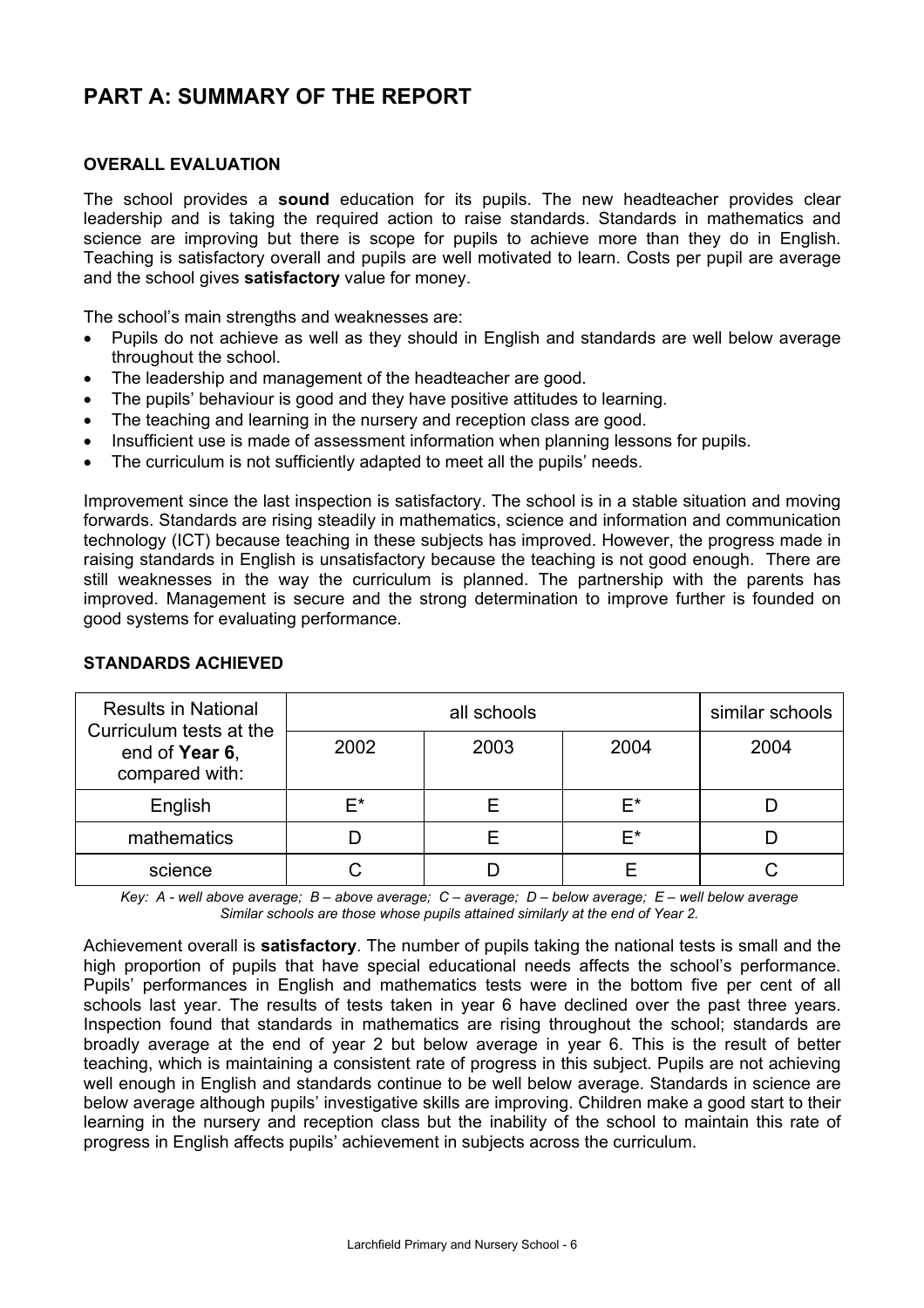Pupils' personal qualities, including their moral and social development, are **good**. Spiritual and cultural development is satisfactory. Pupils work well together and show a good level of respect for each other and the adults that work with them. Attendance levels are just below average, and a few children do not come to school on time.

## **QUALITY OF EDUCATION**

The quality of education provided by the school is **satisfactory**. The teaching and learning are **satisfactory**. Lessons are well managed and support staff work well with the teachers. Activities in the nursery and reception class are carefully matched to meet children's needs and as a result children progress well in all areas of their learning. However, there is not enough rigour in English teaching in years 1 to 6 and expectations of the quality and quantity of pupils' work remain too low. In too many lessons teachers do not use their knowledge about the gaps in pupils' skills to adjust the work that they set. Consequently the learning of some lower attaining pupils and those with special educational needs or learning English as an additional language is erratic.

The curriculum is not structured carefully enough to provide the balance between exciting experiences and teaching key skills in English. This limits the progress of too many pupils. Pupils do not have enough opportunities in history and geography to develop their skills. This is due to the imbalance in the way the curriculum is planned. However, the curriculum provides for a good range of additional opportunities and experiences that ensure pupils enjoy their time in school. Sport, music and extra-curricular activities make a good contribution to pupils' personal development.

#### **LEADERSHIP AND MANAGEMENT**

Leadership and management are **satisfactory** overall. The leadership and management by the headteacher are good. He has accurately evaluated the strengths and weaknesses in the school and has been active in seeking extra support to raise the aspirations of pupils and the expectations of teachers. There is a clear set of targets to help measure improvement, and appropriate urgency about the timescale for change. Much has already been achieved. The work of the governing body is satisfactory. Governors are now involved in sharing the targets for improvement and have sound systems in place for monitoring school improvement. Statutory requirements are met.

## **PARENTS' AND PUPILS' VIEWS OF THE SCHOOL**

Parental satisfaction with the school is good. They are pleased with the efforts taken by the headteacher to involve them in school life and how they are made welcome. Pupils like school. They are keen to continue helping it to get better.

#### **IMPROVEMENTS NEEDED**

The most important things the school should do to improve are:

- Raise standards in English and improve the quality of teaching and learning in this subject.
- Ensure that teachers use the information they have about pupils' skills to match work in lessons more accurately, particularly to the needs of those with learning difficulties and those learning English as an additional language.
- Develop a curriculum that is better adapted to pupils' needs and is planned to give a good balance to their experiences.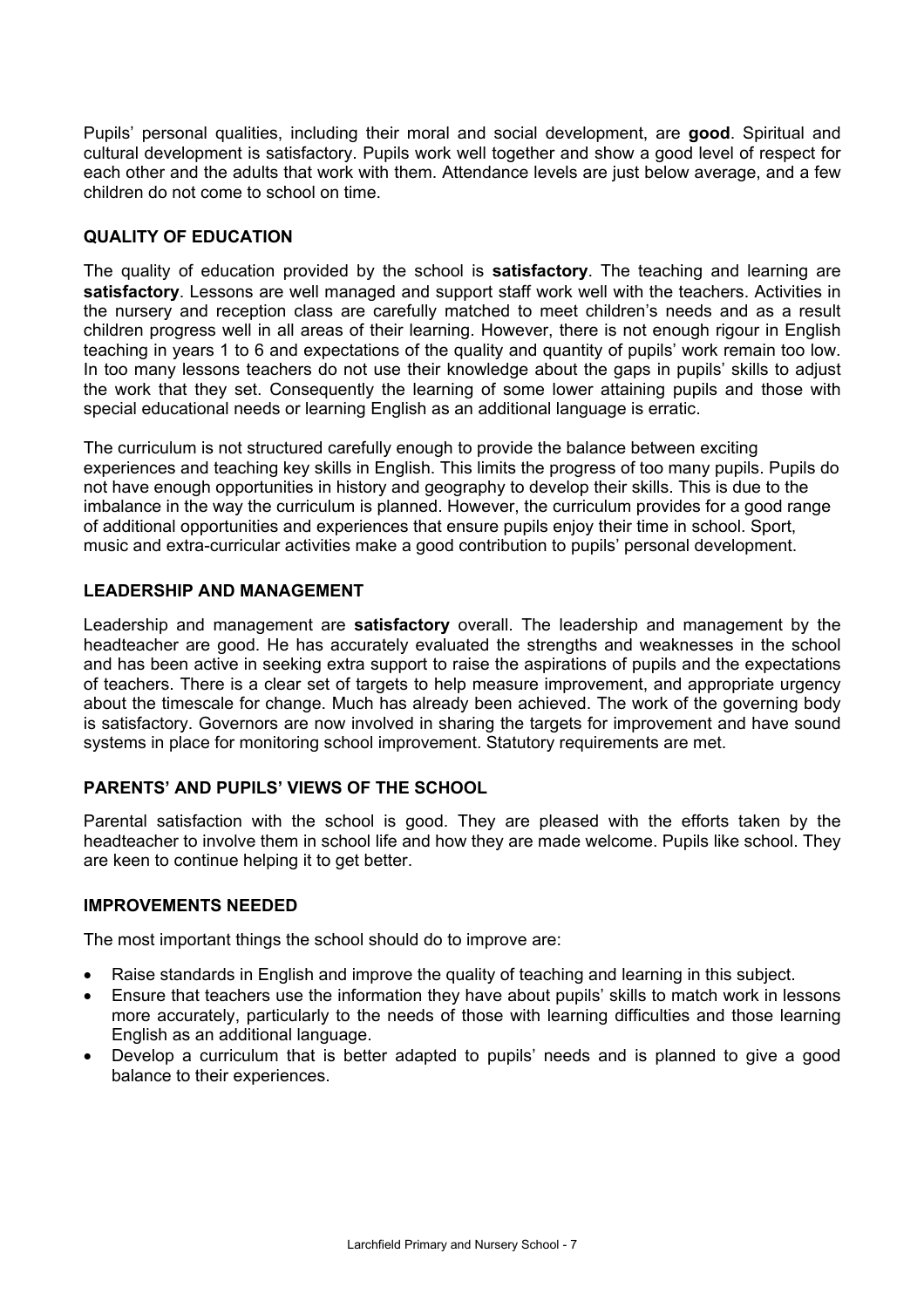# **PART B: COMMENTARY ON THE INSPECTION FINDINGS**

## **STANDARDS ACHIEVED BY PUPILS**

## **Standards achieved in areas of learning, subjects and courses**

Achievement is satisfactory overall, but varies too much in different subjects. There is no difference in the achievements of boys and girls. Pupils from minority ethnic groups and those with special educational needs do not make enough progress in English as they move through the school.

## **Main strengths and weaknesses**

- Standards are too low in English.
- Children's achievement in the nursery and reception class is good.
- Standards in mathematics and science and ICT are improving.

## **Commentary**

1. Children are achieving well in the reception and nursery class because of good teaching, a wellorganised curriculum and a good quality classroom and resource area. The partnership with parents in children's learning, encouraged by the efforts of the headteacher and the clear and determined leadership of the class teacher, is improving. This makes a good contribution to children's achievements. However, most children still have well below average skills in English when starting year 1 and are below average in other areas of learning.

## *Standards in national tests at the end of Year 2 – average point scores in 2004*

| Standards in: | School results | <b>National results</b> |
|---------------|----------------|-------------------------|
| reading       | 12.1(11.6)     | 15.8(15.7)              |
| writing       | 10.3(10.8)     | 14.6 (14.6)             |
| mathematics   | 13.8(13.7)     | 16.2(16.6)              |

*There were 17 pupils in the year group. Figures in brackets are for the previous year* 

- 2. This is a poor set of results and there has been little improvement over time. In 2004 a reasonable proportion of pupils reached average standards in mathematics, but significant proportions did not reach average levels in reading and writing. This has a detrimental impact on pupils' learning through years 3 to 6.
- 3. Inspection found that there is no effective approach to teaching of sounds and early reading skills in years 1 and 2 and standards are well below average in English overall. There is insufficient structure given to pupils to help them with their writing and the expectations that pupils have of their own written work are too low. Inspection found that standards in mathematics are average and achievement is good. This is the result of good teaching, following recent training. In science standards are below average. This is an improvement because of the attention given to learning through practical investigations.

## *Standards in national tests at the end of Year 6 – average point scores in 2004*

| Standards in: | School results | <b>National results</b> |
|---------------|----------------|-------------------------|
| English       | 22.8(23.4)     | 26.9(26.8)              |
| mathematics   | 22.8(23.8)     | 27.0(26.8)              |
| science       | 25.6(28.3)     | 28.6 (28.6)             |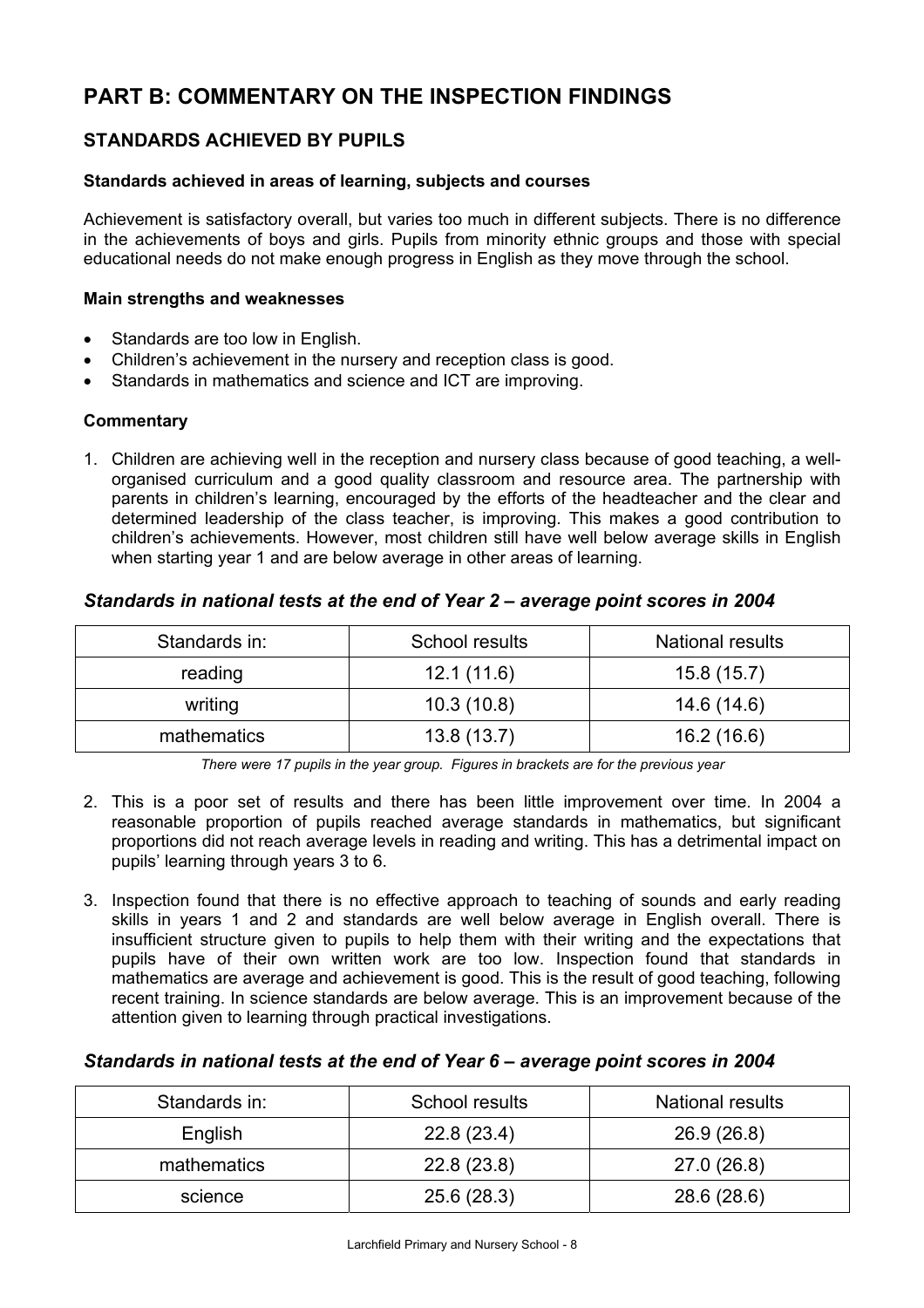- 4. Overall performances by the year 6 pupils in 2004 tests were low when compared with similar schools. The school is only recently in a position to evaluate individual performance and these data indicate that lower attaining pupils did not make sufficient progress in English and mathematics. The pupils' progress in English and mathematics from their prior attainment was unsatisfactory overall. In mathematics tests higher attaining pupils made the progress expected. This reflects some stronger teaching in some years. Despite the introduction of additional strategies to boost attainment in English, teaching is not of a sufficiently consistent quality between years 3 and 6 to improve test performances.
- 5. There is significant underachievement by all pupils in literacy because the school does not yet have an adequate strategy for raising attainment. Improving oracy standards is a major focus and the headteacher has done a great deal to encourage drama and discussion as part of lessons. However, there is not enough attention given to strengthening pupils' vocabulary in lessons through well matched discussions; standards in speaking and listening remain well below average. In the past year, much has been put into place that is making the writing curriculum more stimulating and pupils in years 3 to 6 are enthusiastic about writing. However, there is a lack of clear sharp teaching of the necessary skills that would ensure that the written work of more pupils is both grammatically correct and contains appropriate style for the purpose. There are insufficient well-planned opportunities elsewhere in the curriculum to ensure that pupils develop their literacy skills. Standards in reading are well below average throughout the school due to lack of clear teaching of skills in lessons and a lack of opportunity to develop these in small group teaching.
- 6. Pupils learning English as an additional language do not achieve well enough because the support they receive in lessons is not sufficient to accelerate their learning of literacy skills. Teachers infrequently repeat new vocabulary or provide additional materials to support these pupils during reading and writing lessons. The pupils are well motivated and make the most of regular opportunities to discuss ideas with their peers and teaching assistants. This is ensuring they understand what they are expected to achieve during lessons. Pupils with special educational needs do not achieve well enough in English lessons because the learning intentions for these pupils are rarely modified and insufficient time is given for these pupils to work towards their individual literacy targets.
- 7. Achievement in mathematics is now satisfactory overall. The teaching effectively follows the numeracy strategy and standards throughout the school are closer to average than at the last inspection. In year 6 standards are below average because of the significant proportions of lower attaining pupils who still lack confidence with larger numbers. However, there are some good opportunities to boost the achievement of lower attaining pupils, and appropriately challenging targets, based on assessment information, are raising teachers' and pupils' expectations. Pupils through the school are developing a secure base of mental arithmetic skills and confidence in solving complex mathematical problems. The gaps in pupils' knowledge are recognised and teaching is effectively focused on these areas. Fractions, shape and space are regularly taught and more difficult ideas for pupils, such as division, are revisited regularly. Throughout the school the teaching assistants have a good awareness of pupils' targets and the lesson objectives, and this is making their involvement in pupils' learning more effective.
- 8. Pupils throughout the school have a sound knowledge of scientific ideas and principles and investigative skills are improving. Good emphasis is given to practical work, but written work is not always well matched to the pupils' abilities. Teachers emphasise the need to explain findings and record work accurately. The pupils work very well together and this contributes to some good learning in lessons. The limitations of pupils' literacy skills, particularly when it comes to articulating hypotheses or communicating their results and findings limit what they can achieve.
- 9. Achievement in ICT is satisfactory but limited by the lack of use of these skills in other subjects. Consistent teaching is contributing to a rise in standards. Standards and achievement were not judged in history and geography; however, the scrutiny of work and discussions with pupils and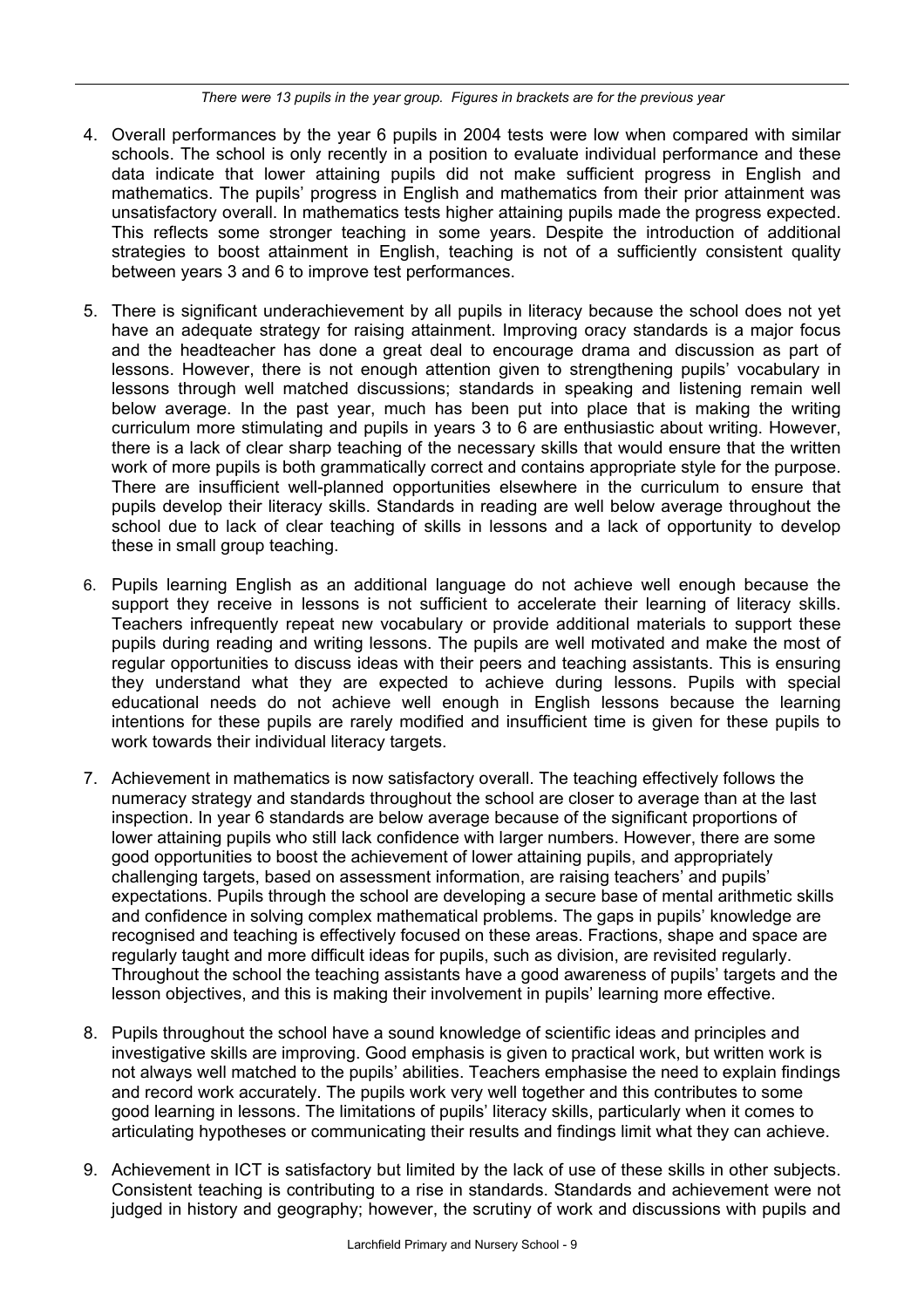teachers revealed that experiences are too infrequent to ensure an even development of skills as pupils move through the school. Pupils' achievement in religious education is satisfactory. Pupils make good progress in art and design because of the very effective teaching by the subject leader.

## **Pupils' attitudes, values and other personal qualities**

Pupils' attitudes and behaviour are good. Their attendance and punctuality are satisfactory. Pupils' personal development, including their spiritual, moral, social and cultural development, is good.

## **Main strengths and weaknesses**

- Pupils respond well in lessons and behaviour is good in class and around the school.
- Pupils' personal development has improved since the last inspection, but opportunities to promote their independence are still not developed sufficiently.
- Relationships and racial harmony are good and pupils are aware of the right and wrong ways in which to behave.

## **Commentary**

- 10. Attitudes and behaviour have remained a strength of the school. A good structure supports pupils who have behavioural difficulties. Consequently, pupils with special educational needs generally behave well and display positive attitudes to school. Pupils are usually interested in their work and keen to learn. There is a sense of purpose in most lessons; pupils are engaged in their work and willing to co-operate with each other. Attitudes are especially good when pupils are engaged in practical activities, such as when painting landscapes in year 6 and investigating materials in science in year 2. However, interest wanes and attitudes are less positive for many pupils when they are asked to complete written work. Pupils usually listen attentively to their teachers and are happy to co-operate with their classmates on their tasks.
- 11. Children in the nursery and reception have settled well to the daily routines of school. They are happy to come to school and enjoy the activities. Overall their personal, social and emotional development is well below average when they start school. As a result of good teaching and regular reminders from the teacher and support staff, the majority of children behave satisfactorily and show good improvement. Although children achieve well, there are still occasions when they do not co-operate well with each other or are inattentive.
- 12. Clubs are well supported and members of the school council view their role positively. The school council is a developing forum where pupils voice their opinions and discuss how the school can be improved. Assemblies and religious education often provide good moments for reflection and an appreciation of others. However, there is little planned development of spiritual opportunities throughout the wider curriculum. In art and design pupils consider the work of famous artists, such as van Gogh. However, the limited development of history and geography restricts opportunities to develop pupils' cultural awareness.
- 13. Pupils work together in their groups, co-operating effectively. However, on occasions, support staff limit opportunities for these pupils to develop their independence, either by doing too much for them or answering questions aimed at the pupil or group. Although the school is increasing the range of pupils' responsibilities, opportunities to develop independence in their learning are limited.
- 14. Across the school, pupils have a clear sense of right and wrong and know how to behave. Staff support this consistently by the application of the school's code of conduct. Outside in the playground, pupils show consideration for others and they behave well when eating in the dining room. Relationships in the school are good; no bullying was seen during the inspection and any instances that occur are minor and dealt with quickly. Pupils from a range of ethnic backgrounds and with different social and academic needs are successful in building relationships with each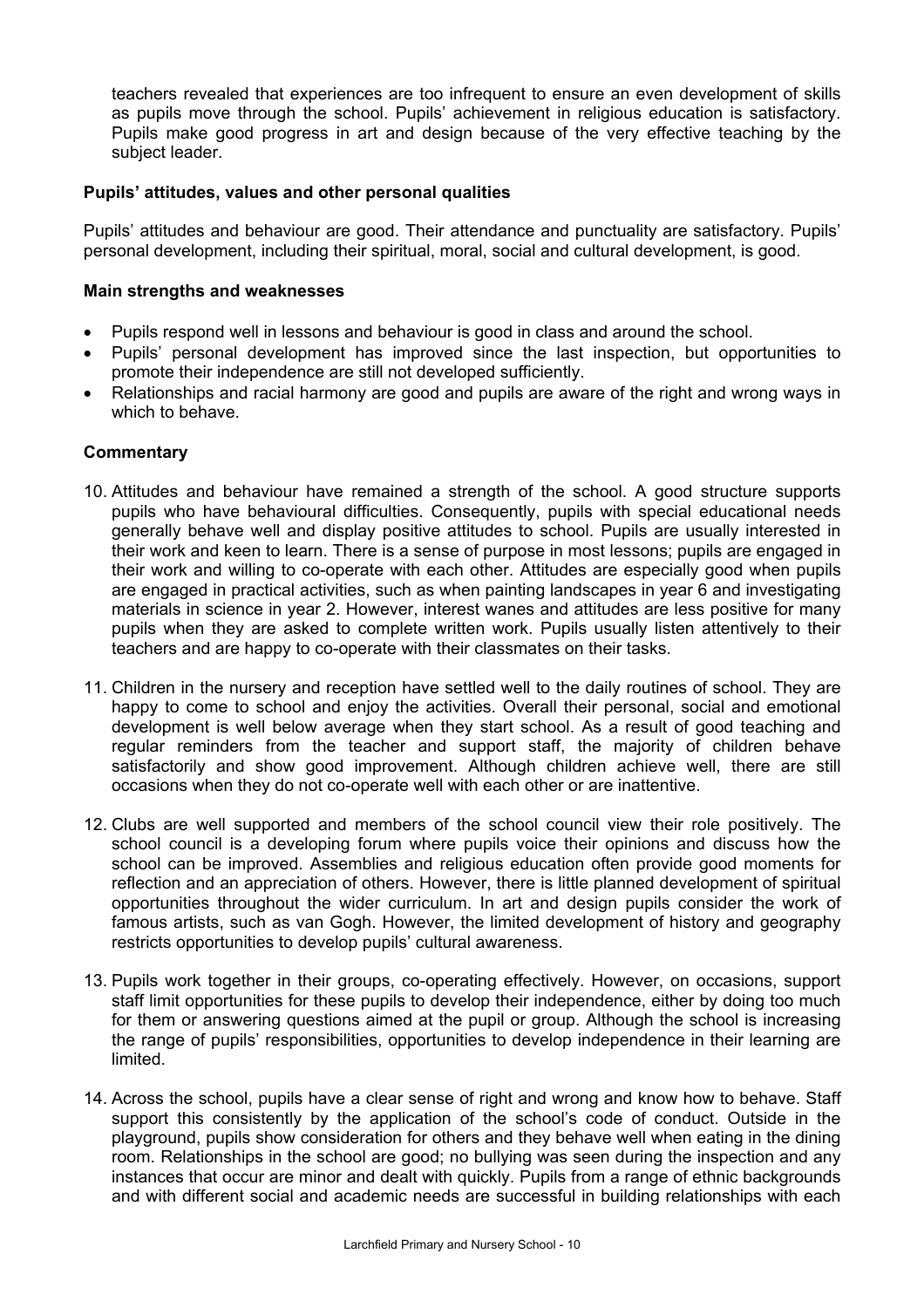other. This makes a good contribution to their achievements. Racial harmony in the school is good. There has been one fixed term exclusion this year, but the pupil concerned has been well integrated back into school.

## **Exclusions**

## *Ethnic background of pupils Exclusions in the last school year*

| Categories used in the Annual<br>School<br>Census      |  | No of<br>pupils on<br>roll | Number of<br>fixed period<br>exclusions | Number of<br>permanent<br>exclusions |
|--------------------------------------------------------|--|----------------------------|-----------------------------------------|--------------------------------------|
| White - British                                        |  | 133                        |                                         |                                      |
| White – any other White background                     |  |                            | 0                                       | 0                                    |
| Mixed – White and Black Caribbean                      |  |                            | 0                                       | O                                    |
| Mixed – White and Asian                                |  | 4                          | 0                                       | 0                                    |
| Mixed – any other mixed background                     |  | 3                          | $\Omega$                                |                                      |
| Asian or Asian British - Indian                        |  | 4                          | <sup>0</sup>                            | O                                    |
| Asian or Asian British – Pakistani                     |  | 14                         | $\Omega$                                | O                                    |
| Asian or Asian British – any other Asian<br>background |  |                            | ∩                                       |                                      |
| Black or Black British - African                       |  |                            | ∩                                       |                                      |
| Any other ethnic group                                 |  | 5                          | O                                       |                                      |

*The table gives the number of exclusions, which may be different from the number of pupils excluded.*

#### **Attendance**

15. The above average level of unauthorised absence is largely because of parents taking term time holidays. The school is good at chasing up parents for reasons for unauthorised absence and the prospectus clearly sets out what is acceptable and unacceptable. However, apart from individual certificates, there is little else the school does to promote regular attendance.

## *Attendance in the latest complete reporting year (%)*

| Authorised absence |     | Unauthorised absence |     |
|--------------------|-----|----------------------|-----|
| School data        | 5.0 | School data          |     |
| National data      |     | National data        | 0.4 |

*The table gives the percentage of half days (sessions) missed through absence for the latest complete reporting year.* 

## **QUALITY OF EDUCATION PROVIDED BY THE SCHOOL**

The quality of education is satisfactory overall. The teaching is satisfactory. There is some good curriculum enrichment but overall the curriculum is not meeting the needs of pupils. Levels of care and welfare are satisfactory overall. Links with parents, with other schools and the community are satisfactory.

## **Teaching and learning**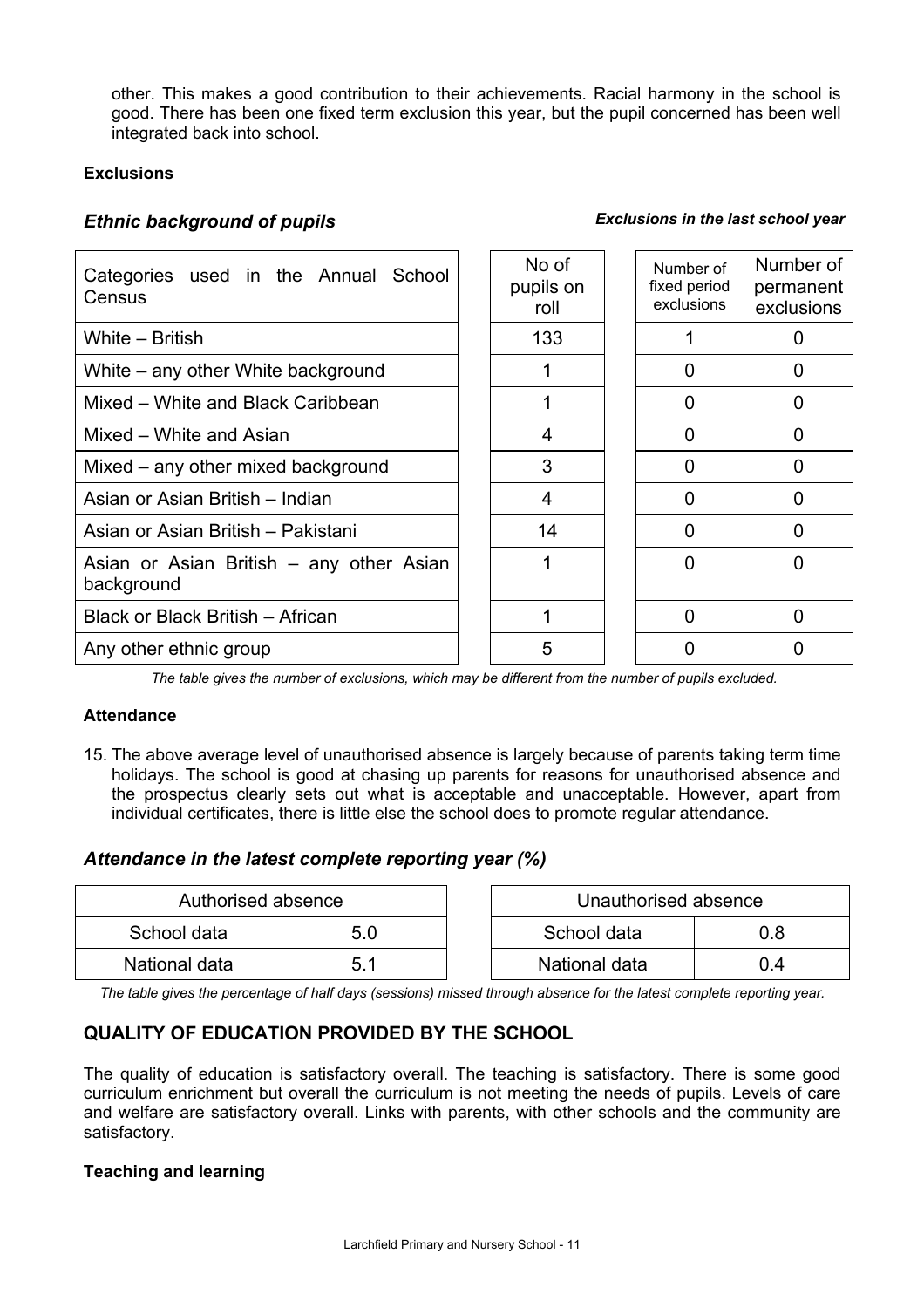Teaching and learning are satisfactory. Assessment arrangements are sound but their use is unsatisfactory.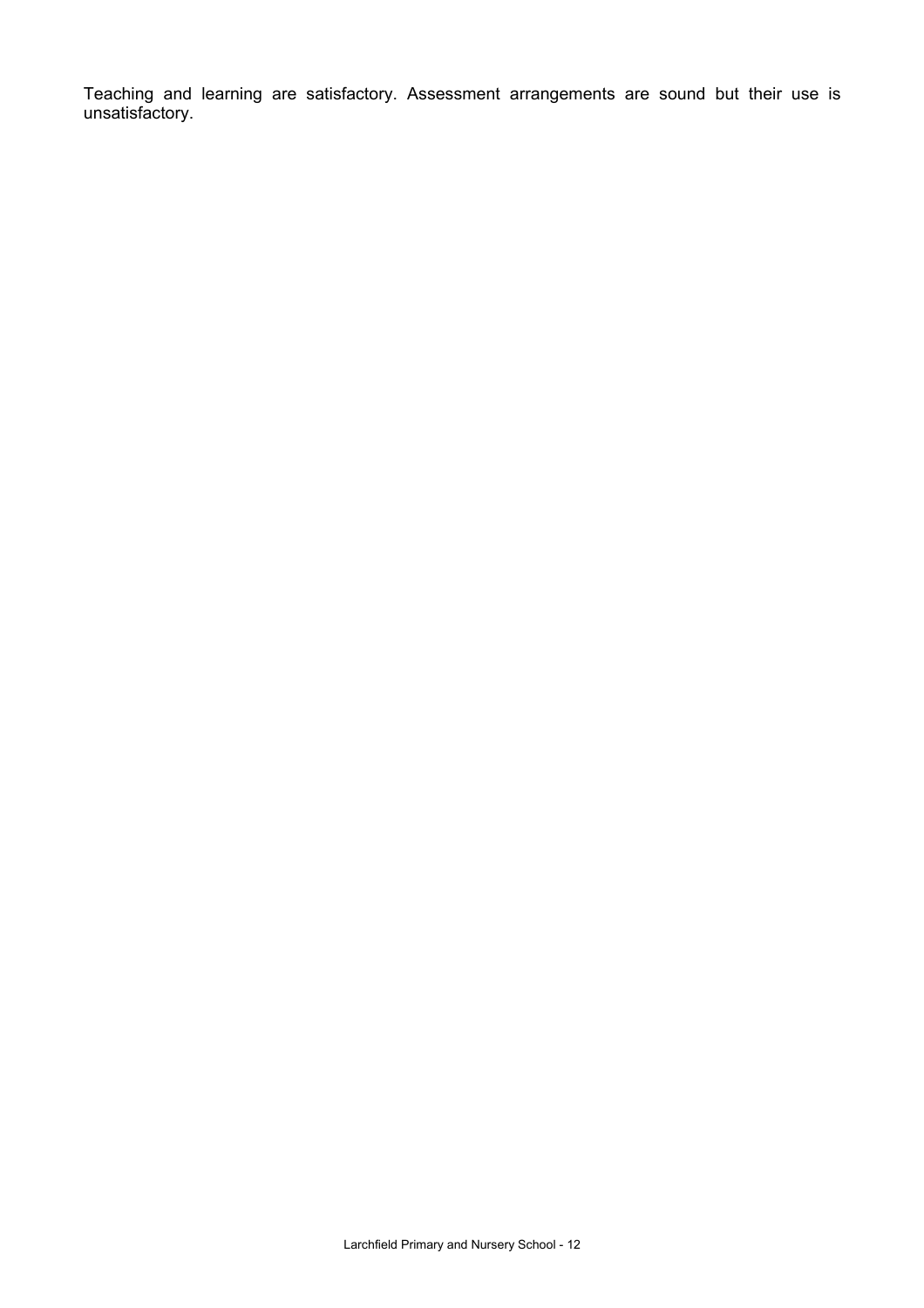## **Main strengths and weaknesses**

- Teaching and learning in the nursery and reception class are good.
- The teaching and learning in English are not good enough.
- There is good support provided by the teaching assistants for those pupils with specific needs and for small groups.
- Lessons are not always planned well enough to meet the wide range of needs.

## **Commentary**

#### *Summary of teaching observed during the inspection in 37 lessons*

| Excellent | Very good | Good     | Satisfactory | Unsatisfactory | Poor | Very Poor |
|-----------|-----------|----------|--------------|----------------|------|-----------|
|           | 3 (8%)    | 14 (38%) | 17 (46%)     | 3(8%)          |      |           |

*The table gives the number of lessons observed in each of the seven categories used to make judgements about lessons; figures in brackets show percentages where 30 or more lessons are seen.* 

- 16. Teaching in the nursery and reception class is effective. Adults have a clear grasp of children's needs based on careful observation of them at work and play. The activities are exciting and very well organised. The good emphasis placed on developing children's vocabulary and practical activities and games make a very valuable contribution to the success of children's learning.
- 17. Teaching of English throughout the school is unsatisfactory. There is no clearly agreed strategy for teaching literacy. Consequently, lessons lack a clear focus on teaching reading and writing skills. Pupils are not given a clear understanding at the start of the lessons of what is to be learned through a well taught reading or writing activity. The group and independent work is not matched accurately to pupils' needs. Some English lessons go on too long without checking up on what has been learnt or celebrating achievement. Plenty of initiatives have been introduced, with mixed success, to enliven the teaching of writing. These have the potential to improve the quality of learning but there is a lack of clarity amongst teachers about what skills need to be learnt during these activities.
- 18. This is in contrast to numeracy and science lessons where there is a clear view of what is to be achieved. Teachers set out what pupils are to learn and, during the start of the lessons, they work towards establishing these objectives through their questions. These parts of the lesson are often lively and sometimes humorous. Good use is made of the whiteboards to involve pupils during discussions which link pupils' learning to the lesson objectives. All teachers make good use of paired working where pupils turn to their neighbours to answer questions or use their whiteboards to suggest answers. This is good practice and pupils are eager to learn. However, teachers are not making the most of supplementary questions to challenge pupils, in particular those who may be less inclined to take part, or to stretch the average attainers.
- 19. The additional teaching support is adequately matched to pupils' special educational needs, ensuring that class based support is successful. Support assistants share the planning with teachers but feedback on pupils' learning is inconsistent in quality. Support assistants work hard with the small groups and, because their relationships with the pupils are very effective, they are successful in encouraging pupils to complete tasks. However, there is an over-reliance on their support as lesson objectives and learning intentions for these pupils are rarely modified by teachers to meet their specific needs. Hence the progress of pupils with special educational needs is variable in lessons.
- 20. The teachers have sufficient assessment data about pupils' attainments to plan lessons and to set targets for individual pupils. However, not all teachers plan tasks that develop these targets and expectations are not always high enough. The content of some of the work is not addressing the academic needs of pupils with special educational needs, because the targets used do not yet have enough clarity and focus to ensure that good learning occurs in their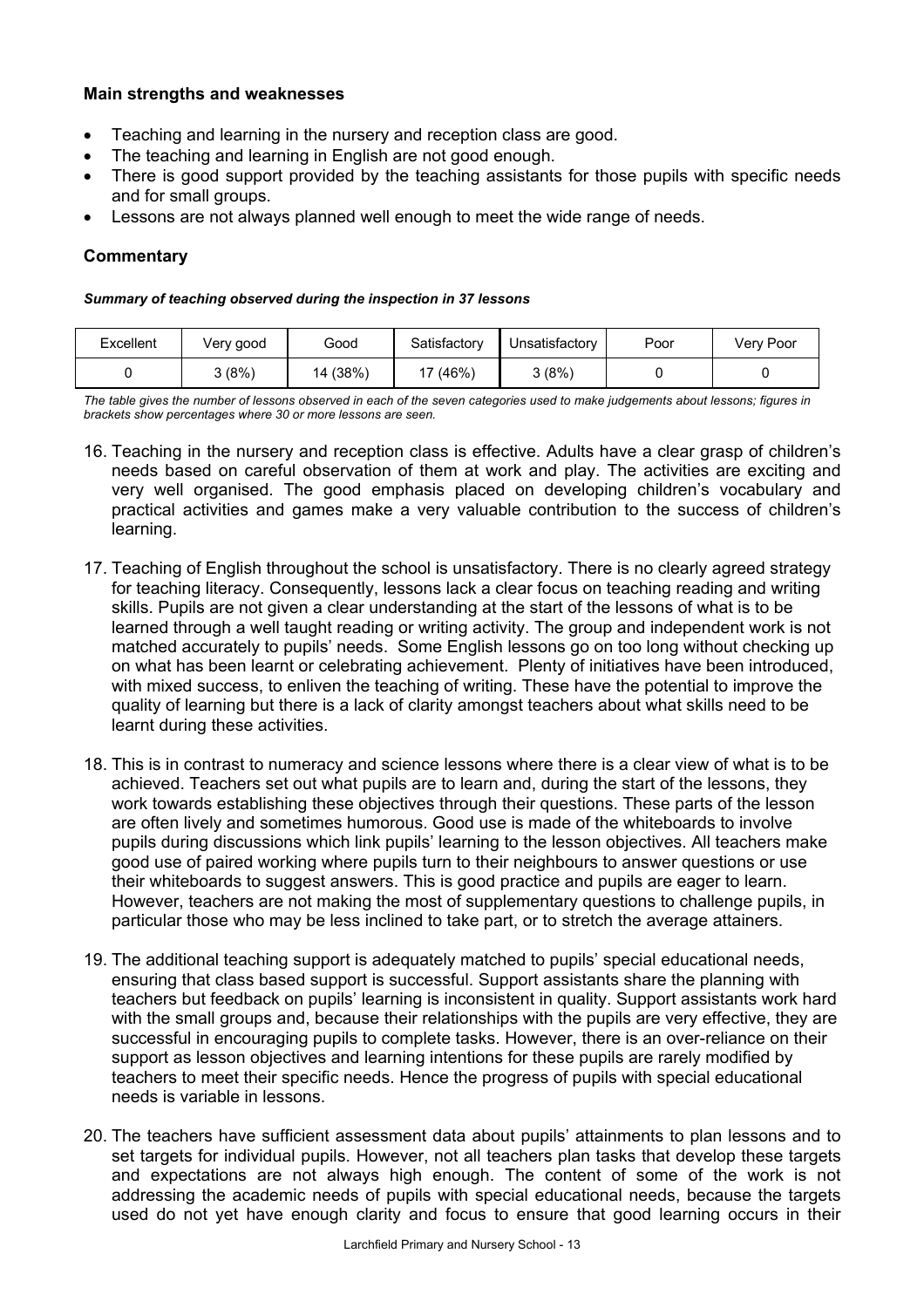literacy and numeracy skills. In many lessons pupils' learning of English as an additional language is satisfactory because there is a good level of support and objectives are modified as the pupils encounter difficulties. This is not effective in the long term. Teachers rarely repeat new vocabulary through the lesson or provide additional materials to support these pupils during reading and writing lessons. There are opportunities for pupils learning English as an additional language to share and discuss ideas during lessons but they are not given enough guidance on what it is they are expected to achieve during these sessions.

## **The curriculum**

The curriculum is unsatisfactory overall because it is not well balanced. Opportunities for enrichment are a high priority for the school and are good. The quality of resources and accommodation is satisfactory overall.

## **Main strengths and weaknesses**

- The guidance of the national literacy strategy is not used well enough to support learning in English.
- The curriculum in the nursery and reception classes is good and contributes well to children's learning.
- The curriculum is unbalanced so that pupils struggle to develop key skills, particularly in history and geography.
- There is a good range of clubs and other activities for pupils after school each day that are well attended.

## **Commentary**

- 21. Long-term planning to improve reading, writing, speaking and listening skills over time in English and other subjects is weak. As a result the quality of opportunities provided for pupils from year 1 to year 6 is unsatisfactory. Throughout the school, teachers are not using the guidance of the national literacy strategy well enough to help them plan how pupils of all abilities will make progress over time. These weaknesses in the curriculum contribute to the low standards in English. Since the last inspection the school has reviewed the way it plans subjects; at that time the variability in planning was affecting the standards that pupils achieved. This has been done successfully in subjects such as ICT, art and design and design and technology, but history and geography remain unbalanced. The school teaches these subjects in a block over a whole term, but often pupils complete another unit on the same subject the following term. Sometimes pupils spend a year doing only one subject, so that they struggle to develop their skills appropriately. The length of time available slows the pace of learning greatly, as there is little sense of urgency in lessons due to the very long time spent on each unit. The way that English lessons are planned in some year groups has a similar effect. Very long lessons before morning break proceed at too slow a pace so that pupils often become bored with the subject by the end of the lesson.
- 22. The curriculum for the nursery and reception children has been significantly improved since the last inspection by providing inviting and engaging activities. These are well planned and based firmly on what children need to learn next.
- 23. The school has had some success in its aim to improve the opportunities for pupils to be more active in their learning, particularly in science and mathematics. In science, many lessons now include opportunities for pupils to investigate what is happening through practical activities that pupils enjoy. The leadership team has ensured that more pupils have opportunities to make visits out of school that will help them in their learning. For example, year 6 pupils take part in a residential visit to a Tudor house where they dress up in costumes and participate in activities that show them how life was lived at that time. There is a good range of after school activities that are well attended by pupils from year 1 to year 6. On most evenings pupils can choose from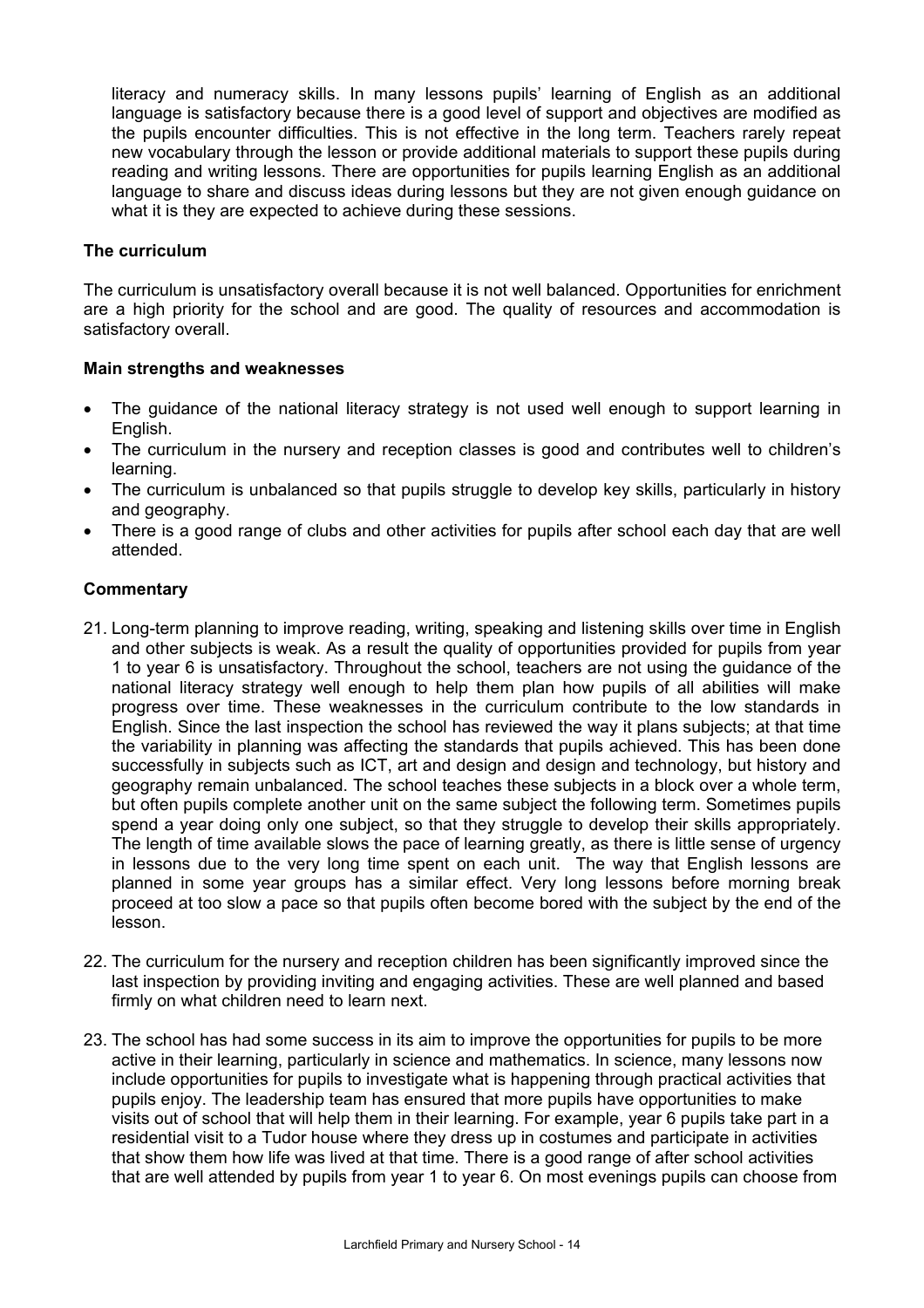two or more activities. Some of the sporting activities have a high profile, with pupils enthusiastically taking part in local competitions.

## **Care, guidance and support**

The attention given to pupils' care, welfare, health and safety is satisfactory. Support, advice and guidance based on monitoring are also satisfactory. There is good involvement by pupils in the work and development of the school.

## **Main strengths and weaknesses**

- Pupils are wholeheartedly encouraged to play their part in the life of the school.
- Good relationships between adults and children mean that pupils feel secure.

## **Commentary**

- 24. The school council has only been running for two terms, but has already had an impact on school life and helped pupils realise that their views matter and can make a difference. The council is fully involved in the school's plans for a complete overhaul of the playground, and has already got off to a good start through the creation of the 'friendship bench'. Pupils are very pleased to have the chance to have their say and members of the council report that other children are always ready to offer ideas. The school also gives pupils good opportunities to contribute in other areas. Year 6 pupils, for example, are happy to take on the responsibility of organising lunchtime clubs for younger children, which run very smoothly.
- 25. Staff at all levels treat pupils fairly and consistently at all times. The pupils benefit from the very caring relationships they have with all adults. There is a good team of well-trained teaching assistants who work in all classes supporting those with special educational needs. The needs of the pupils vary and the teaching assistants are well trained to understand these. Improved organisation and supervision in the playground has also helped pupils to feel more confident outside. The school monitors pupils' personal development closely, keeping track of their absences, for example, or incidents in the playground, so that any problems can be quickly resolved.

#### **Partnership with parents, other schools and the community**

Links with parents, other schools and the community are all satisfactory.

#### **Main strengths and weaknesses**

- The school is working hard to inform parents and involve them in their children's education.
- Some exciting new initiatives with other schools, businesses and the community are being developed.

## **Commentary**

26. The headteacher is committed to building a genuine partnership with the parent community and has introduced some good measures to make this possible. Newsletters have been redesigned to make them more appealing and termly topic information is sent out to tell parents what their children will be learning. There is a growing emphasis on helping parents to help their children through activities such as the family learning sessions. A good number of parents and carers have joined short courses to learn more about how they can help their children learn well. In the nursery and reception class parents are very much welcomed to come in and work with their children every day; as a result, parents are very content with the way their children settle into school life. Across the rest of the school parents feel that the headteacher and staff are always approachable, and that their concerns are dealt with swiftly and efficiently. Reports to parents on their children's progress are satisfactory, but need to be more consistent in their quality in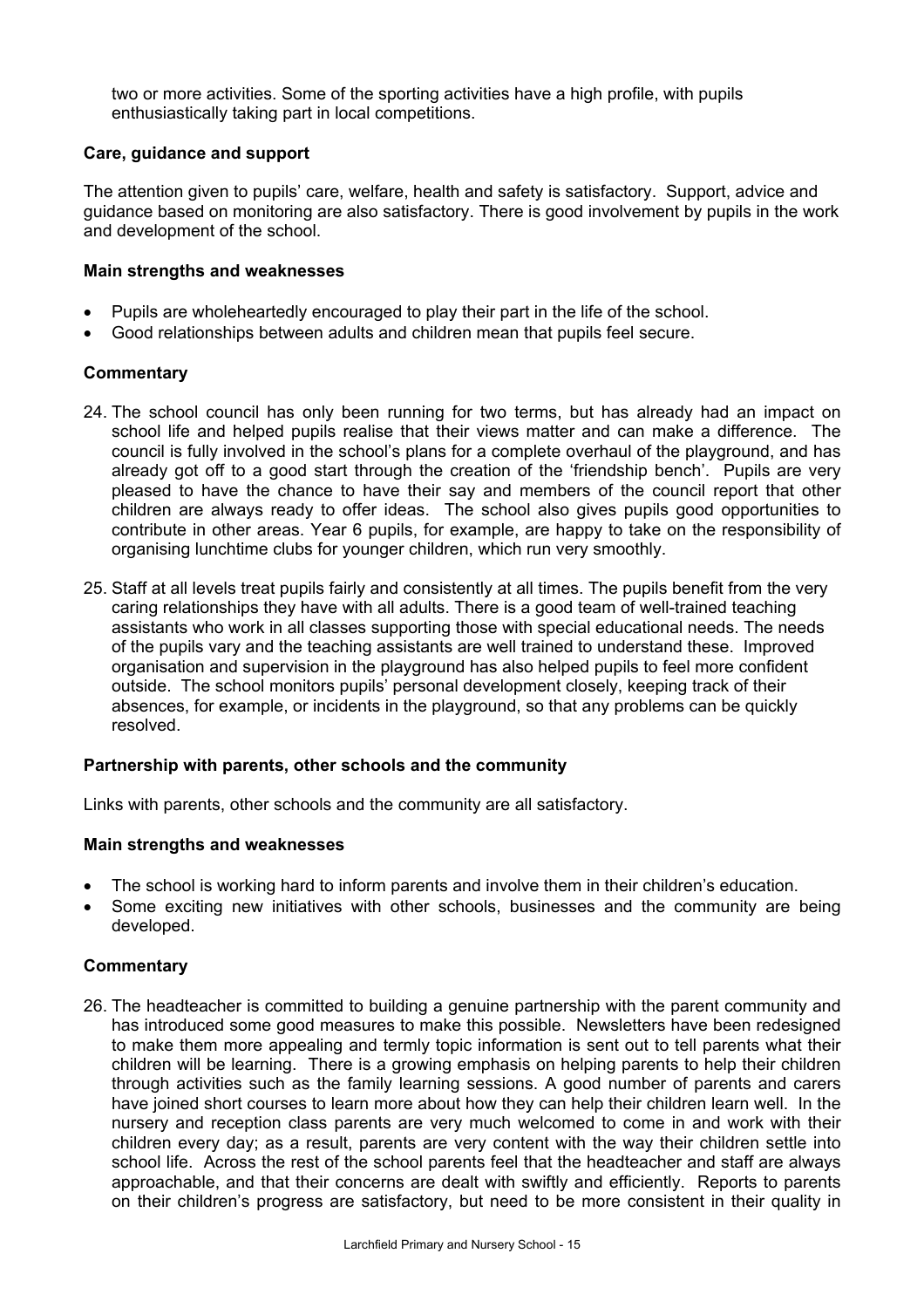order to be helpful to parents. The best give a readable picture of how well the children are doing for their age and what they need to do to improve. Some, though, contain too much jargon to be clear to people who do not work in education.

- 27. Consulting parents through questionnaires has become a part of school improvement planning, and parents are getting used to being more involved in school life. While the first survey drew only two replies, the most recent received dozens, containing constructive criticisms and useful suggestions, on which the school is acting. Parents are taking more of an informed role in the school through the fledgling friends' association; which is now ready for official registration as a parent and teacher association.
- 28. The school is strengthening its relationship with the community by developing its work with other local organisations. There are promising opportunities to share skills and resources with a new community nursery and the nearby secondary schools. In physical education (PE) and music this has already begun, and is having an impact. The support from the local secondary school for the 'Wider Opportunities for Music' project is helping to give pupils an outstanding opportunity to broaden their horizons and discover unknown talents. The town's Rotarians and the estate's community wardens are already an established part of school life, as, respectively, male role models for reading and advocates of neighbourly behaviour. Good plans for involving the Berkshire Business Trust in the development of the playground will help pupils to gain an insight into the world of business.

## **LEADERSHIP AND MANAGEMENT**

The overall quality of leadership and management is satisfactory and both are improving rapidly. The leadership of the headteacher is good and governance is satisfactory.

## **Main strengths and weaknesses**

- The headteacher has effectively and accurately audited the quality of provision and has clearly informed staff and governors of the issues to be addressed.
- Recent developments have raised the expectations of pupils and strengthened the curriculum.
- The management of the school is based on sensible actions to address current weaknesses.

## **Commentary**

l

- 29. The headteacher has a clear vision of where he wants to take the school. In one year he has achieved a considerable degree of success in bringing about much needed changes that are tackling the causes of underachievement. The headteacher has introduced a good set of tracking procedures which is ensuring that the school sets realistic targets, and monitors and refines these for pupils. This has been usefully included into performance management systems, ensuring that teachers are aware of their underlying responsibility for the progress of pupils through the school. External support for training subject leaders in management skills has resulted in some success and there is a strong commitment amongst the staff to work together.
- 30. The headteacher has built a strong confidence amongst all the teachers who are now gaining an insight into what is needed to enhance and improve their teaching skills. He has brought good practitioners into the school to demonstrate what is possible as well as introducing teachers to a range of creative ways they can deliver key skills. These include involving the school in the 'Wider Opportunities for Music' project and also 'thinking hats'<sup>1</sup>. A number of national competitions are entered, in which pupils have performed well. Areas of the school have been redecorated with some good use of artwork to celebrate the pupils' achievements. Staff have been deployed to utilise their strengths in teaching art and mathematics throughout the school. This is helping to drive up standards in these subjects.

<sup>1</sup> 'Thinking hats' which is when pupils have a moment of thought before they share their ideas with the class or their peers.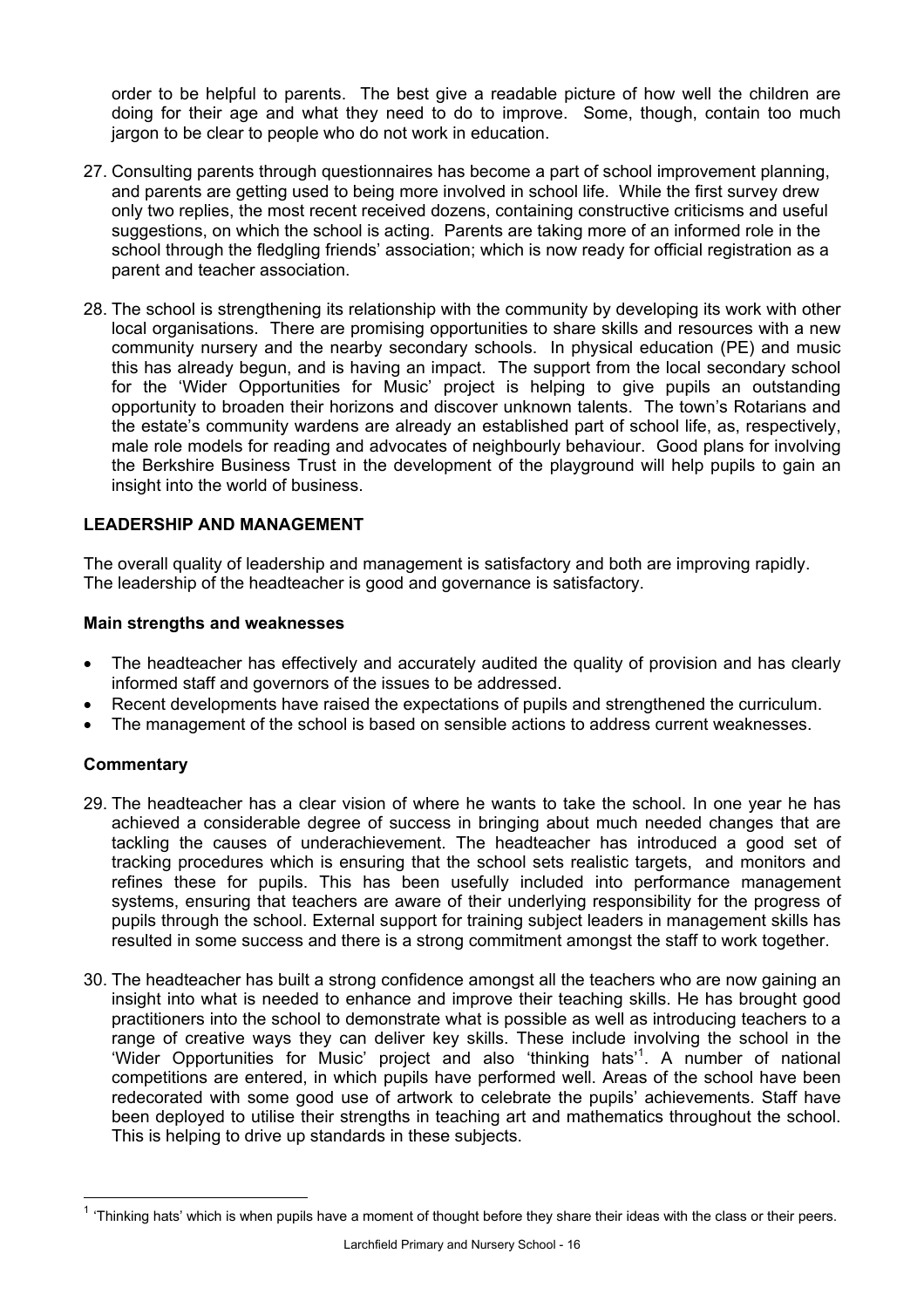31. The leadership successfully brings together all those involved in pupils' learning: parents and pupils, staff and governors. The partnership with parents has been strengthened and parental concerns about the school are fewer and rapidly resolved. There is strong partnership with the governors who have a clearer grasp of the needs of the school and of how they can help. The role of the subject leaders is developing. Few of them had undertaken enough monitoring of teaching and learning to be able to make judgements about standards achieved or the quality of provision. The recent changes to the management of the school indicate that there is thorough evaluation of the quality of provision, and some effective actions have been taken. This is evident in the improved provision for the nursery and reception children and in the teaching of mathematics. Along with the governing body the headteacher took the decision to return to year group teaching in order to improve teachers' lesson planning. This is improving and there is coherence in subject planning that should help to improve provision. The decision has placed some strain on the budget but this is being managed well.

## **Financial information**

## *Financial information for the year April 2003 to March 2004*

| Income and expenditure $(E)$ |         | Balances (£)                                    |
|------------------------------|---------|-------------------------------------------------|
| Total income                 | 524,538 | Balance from previous year<br>978               |
| Total expenditure            | 530,465 | Balance carried forward to the<br>4,949<br>next |
| Expenditure per pupil        | 3158    |                                                 |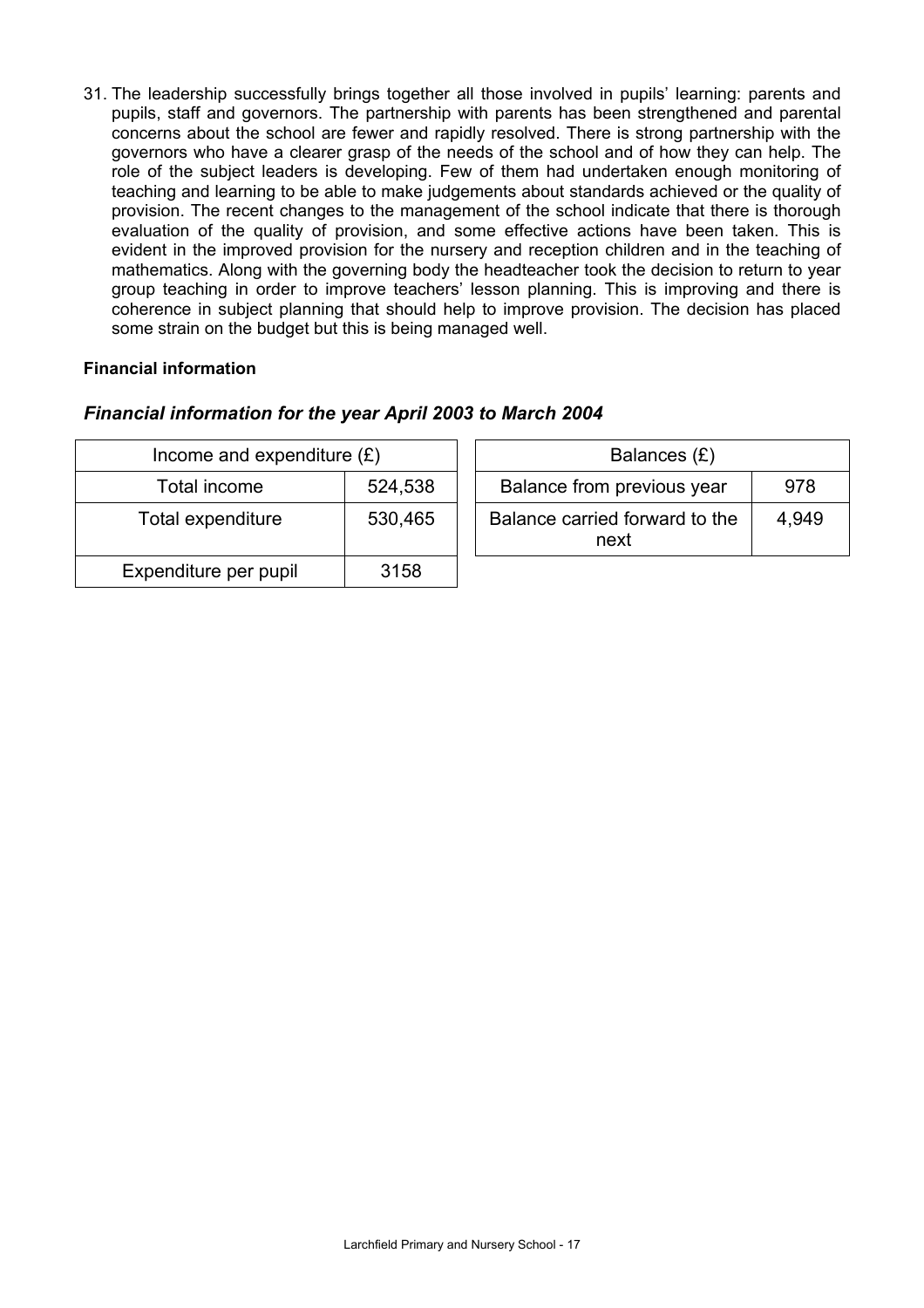# **PART C: THE QUALITY OF EDUCATION IN AREAS OF LEARNING AND SUBJECTS**

## **AREAS OF LEARNING IN THE FOUNDATION STAGE**

- 32. The provision for children in the reception and nursery has improved well since the previous inspection. In particular, the two classrooms have been attractively combined and equipment for children to use is stimulating and well organised to meet their needs. The teacher is managing the provision effectively and is developing the use of the improved environment. She has been very well supported by the headteacher who recognised previous deficiencies and the need to provide children with a rich environment for the start of their school life. Activities are generally varied and interesting, but the outside area is not developed sufficiently and lacks adequate resources.
- 33. Few reception children are likely to reach the expected learning goals. However, achievement is good because of good teaching and effective teamwork between the teacher and assistants. They have high expectations of children and encourage them to become confident and independent. Well-organised assessment systems result in detailed records of each child's progress and careful attention to meeting the needs of individuals.

## **PERSONAL, SOCIAL AND EMOTIONAL DEVELOPMENT**

Provision in personal, social and emotional development is **good**.

## **Main strengths and weaknesses**

- Teaching and learning are good because staff encourage co-operation and independence.
- Although children achieve well, inattention, lack of co-operation or an inability to share is still evident.

## **Commentary**

34. The effective work in this area of learning contributes well to the children's improving behaviour and attitudes. The encouragement for parents to be in the classroom at various times helps the development of children's personal skills. Children and staff sit together at snack time and lunchtime so that children develop social skills, enjoying sharing food and chatting to one another. Staff are fully aware of the needs of all the children and sensitively include everyone in the day's activities. Most children have settled well into class routines. They enjoy learning. There is a good combination of teacher-directed and child-selected activities, helping children to gain confidence and learn to work on their own. Whilst they show increasing independence, there are occasions when children still find co-operation and sharing difficult. This can result in raised voices, pushing and some tears. About a third of the reception children require regular reminders about paying attention and behaving properly when working in the small group literacy and numeracy sessions.

## **COMMUNICATION, LANGUAGE AND LITERACY**

Provision in communication, language and literacy is **good**.

#### **Main strengths and weaknesses**

- Teaching is good and all children learn effectively.
- There are good opportunities to develop the basic skills of writing and reading.
- Those learning English as an additional language are well supported.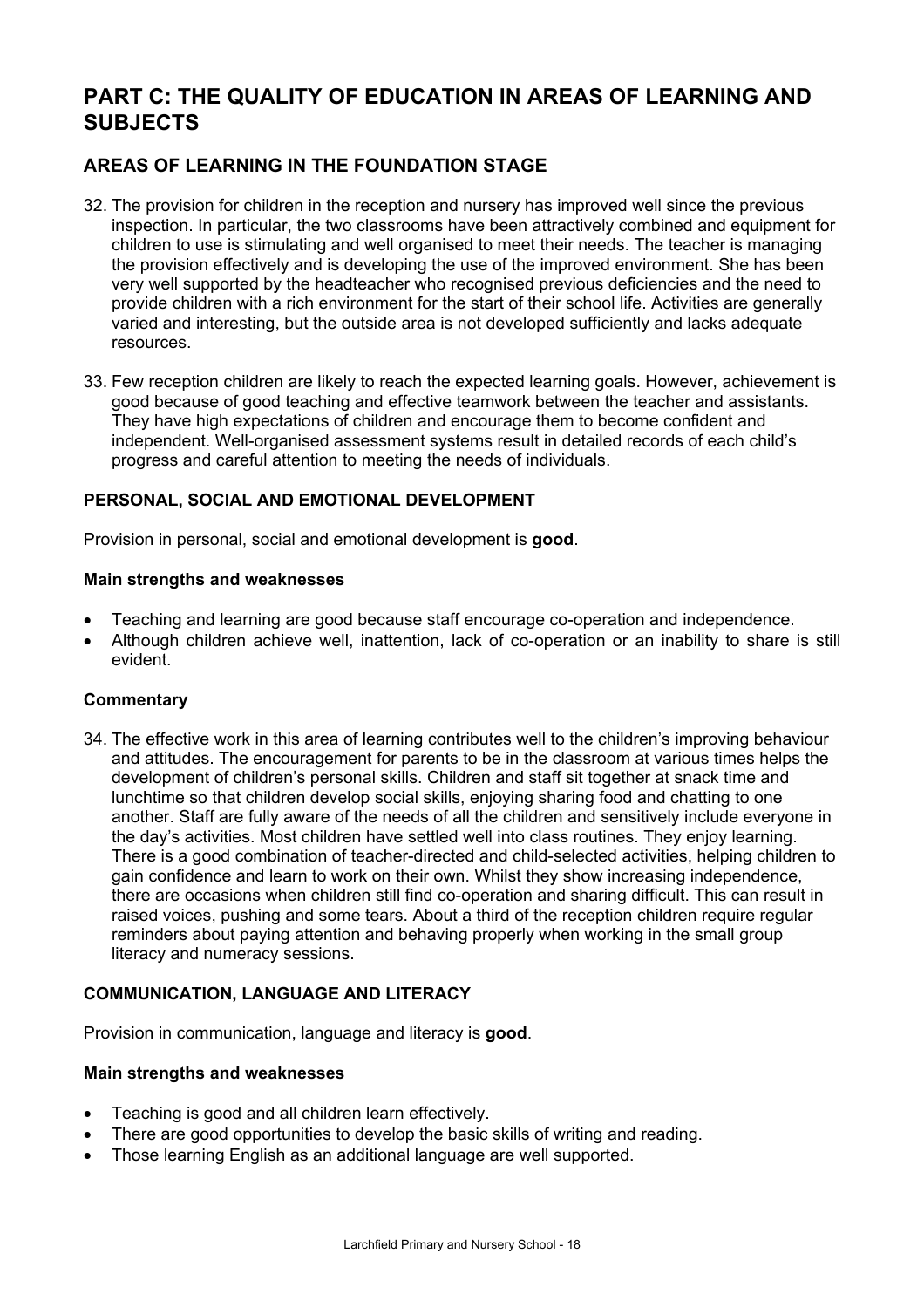## **Commentary**

- 35. Children achieve well but by the end of reception few are likely to meet expectations in this area of their learning. Despite regular opportunities for discussion, children's speaking skills are not extensive enough. Their vocabulary is limited and their speech often unclear. Listening skills generally develop well, but some older children still require regular reminders to listen. Teachers encourage children to enjoy books and to join in with stories. Children listened well to the story of 'The Very Hungry Caterpillar.' Good use of questions helped children to recall the main events of the story.
- 36. Letter sounds are taught well, often using class books and matching games. A few children are beginning to recognise the letters in their names and some simple words such as 'egg'. Children take books and words home to help develop early reading skills*.* A good range of opportunities is available for children to develop early writing skills and they have made good progress from a low starting point. Higher attaining and average children are beginning to form their letters appropriately and write simple words correctly.
- 37. There is good assessment of children's progress in language development. A wide range of activities and effective adult support is well directed to support children whose first language is not English and those with special educational needs. These children are effectively included in all aspects of the curriculum through sensitive support and good attention to learning communication skills. The teacher and other adults are careful to ask appropriate questions and take time to repeat questions and new words.

## **MATHEMATICAL DEVELOPMENT**

Provision in mathematical development is **good**.

## **Main strengths and weaknesses**

- Good teaching helps to promote an increasing understanding of numbers and shapes.
- Children achieve well but few will reach the expected goals by the end of reception.

## **Commentary**

38. There are good opportunities for children to develop their understanding of mathematics in the classroom. A good range of number and shape games is available and teachers use registration sessions well to develop an awareness of numbers. Reception children are beginning to show an understanding of simple addition skills when using dice and small plastic teddy bears. Although teaching is good, there is not always enough involvement of individual children in these activities and they lose concentration. Children enjoyed finding butterflies hidden outside, which were then used to reinforce knowledge of numbers to ten. Practical tasks such as this contribute well towards children gaining correct mathematical vocabulary. Displays of previous work extend learning about number, such as a simple graph of the types of minibeasts with different numbers of legs and the properties of various shapes. Good access to water and sand helps children explore aspects of volume and capacity.

## **KNOWLEDGE AND UNDERSTANDING OF THE WORLD, PHYSICAL DEVELOPMENT AND CREATIVE DEVELOPMENT**

39. The provision in these areas was sampled. Evidence from children's work, activities and photographs indicate that they achieve well in their knowledge and understanding of the world and creative development, but few will attain the goals expected by the end of reception. Children's physical skills are under-developed, and despite some recent improvement to the outside area it is not sufficiently well resourced.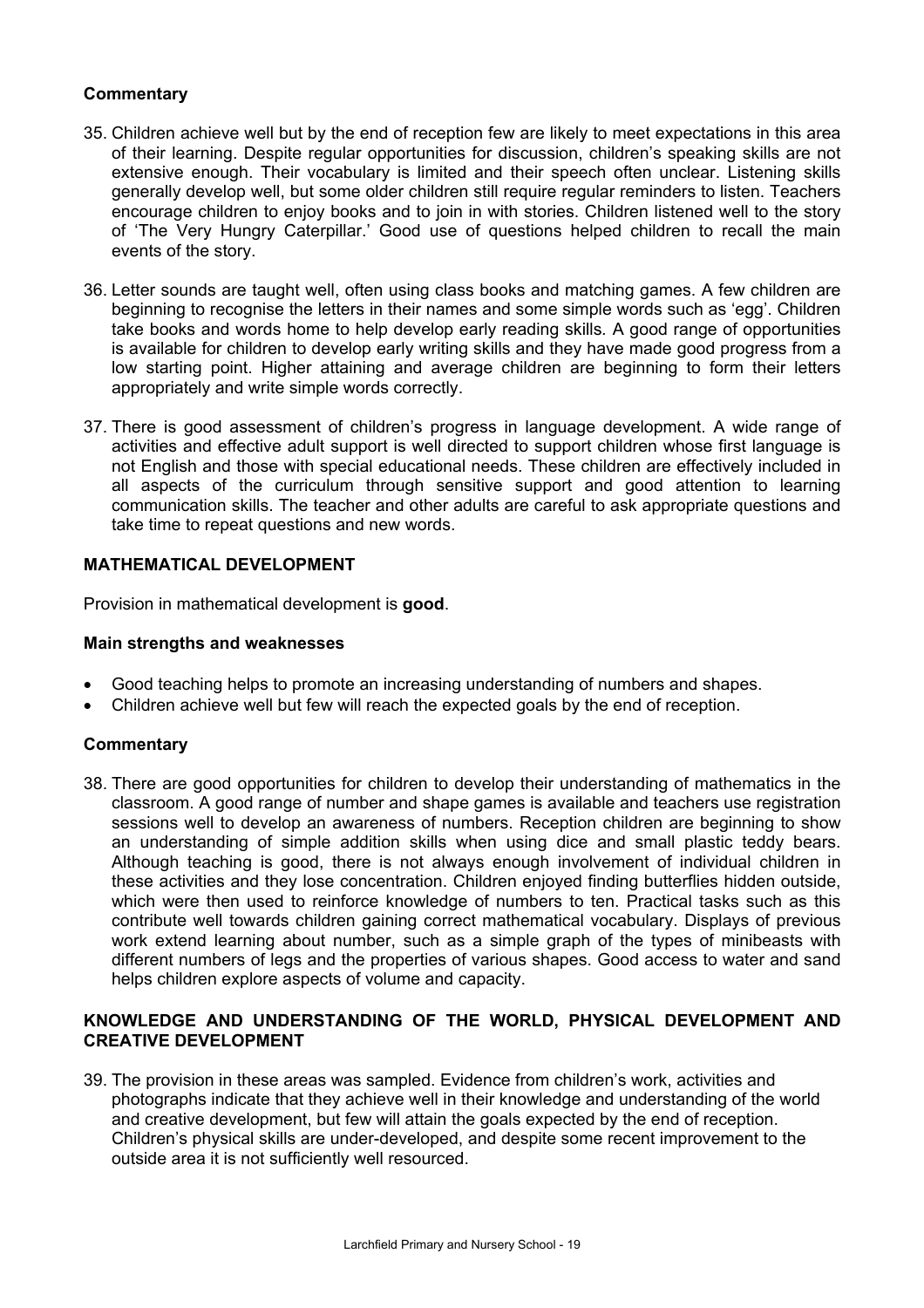- 40. The quality of teaching and learning in the areas of creative development and knowledge and understanding is good. Resources are well organised and stimulating. For example, an aquarium for stick insects gave some wonderful opportunities for children to talk about differences between young and old insects. They learnt to be careful when observing them. The chance to experience the insects crawling over their hands brought excitement and joy that was wonderful to see and made positive contributions to children's personal development. The teacher has used a wide range of experiences including the Internet to 'bring alive' their study of minibeasts. Children have learnt that numbers of legs varies, that spiders spin webs, and about the sequence of changes from egg to caterpillar to butterfly. Good use has been made of this work to produce some well-developed models of different animals, as well as paintings of patterns on cut out butterflies. This work made good links between different areas and helped extend children's knowledge of the world and improve their creative and physical skills. A range of opportunities is provided to explore the properties of materials such as sand, dough and water. Regular use is made of computers, for instance, when using art programs, and children's skills in using the mouse are satisfactory.
- 41. The role-play area makes a good contribution to children's creative development. There is a good balance of independent play and adult intervention to extend children's experiences. Inside the classroom, there are many opportunities for children's manipulative skills to develop through printing, painting, colouring and tearing. However, control does not develop well. Weak pencil control and creative development are evident in pupils' sketches in year 1. A good-sized outdoor area is available. It is used to promote all areas of learning, but its effectiveness is limited by the narrow range of resources, especially for promoting physical development and aspects of sharing.

## **SUBJECTS IN KEY STAGES 1 and 2**

## **ENGLISH**

Provision in English is **unsatisfactory.** 

## **Main strengths and weaknesses**

- Standards are low and pupils do not achieve as well as they should.
- Teaching and learning are unsatisfactory because lessons are not planned well enough to meet pupils' needs.
- Management is not effective and planned improvement has not been implemented successfully.

## **Commentary**

- 42. Standards in all aspects of English are well below average throughout the school. Pupils do not achieve well enough. Since the last inspection standards have not improved enough. The signs of improvement that were evident at that time have not been built upon, so that the school has not halted a continuing trend of low standards. A significant factor in the lack of success in raising standards is the way that English is planned and taught. Throughout the school, teachers are not consistently using the structure of the national literacy strategy to guide teaching and learning in English, and this results in a lack of rigour in most lessons.
- 43. Senior staff have rightly identified the development of pupils', currently very poor, skills in speaking and listening as an area for improvement. They understand that improving pupils' skills in this area is likely to help them in their reading and writing. As a result, a number of lessons across the curriculum include opportunities for pupils to talk. However, the lack of determination with which this initiative has been introduced means that in most lessons these opportunities are incidental and not planned well enough to ensure that pupils actually improve their skills. Consequently, the initiative has not been effective.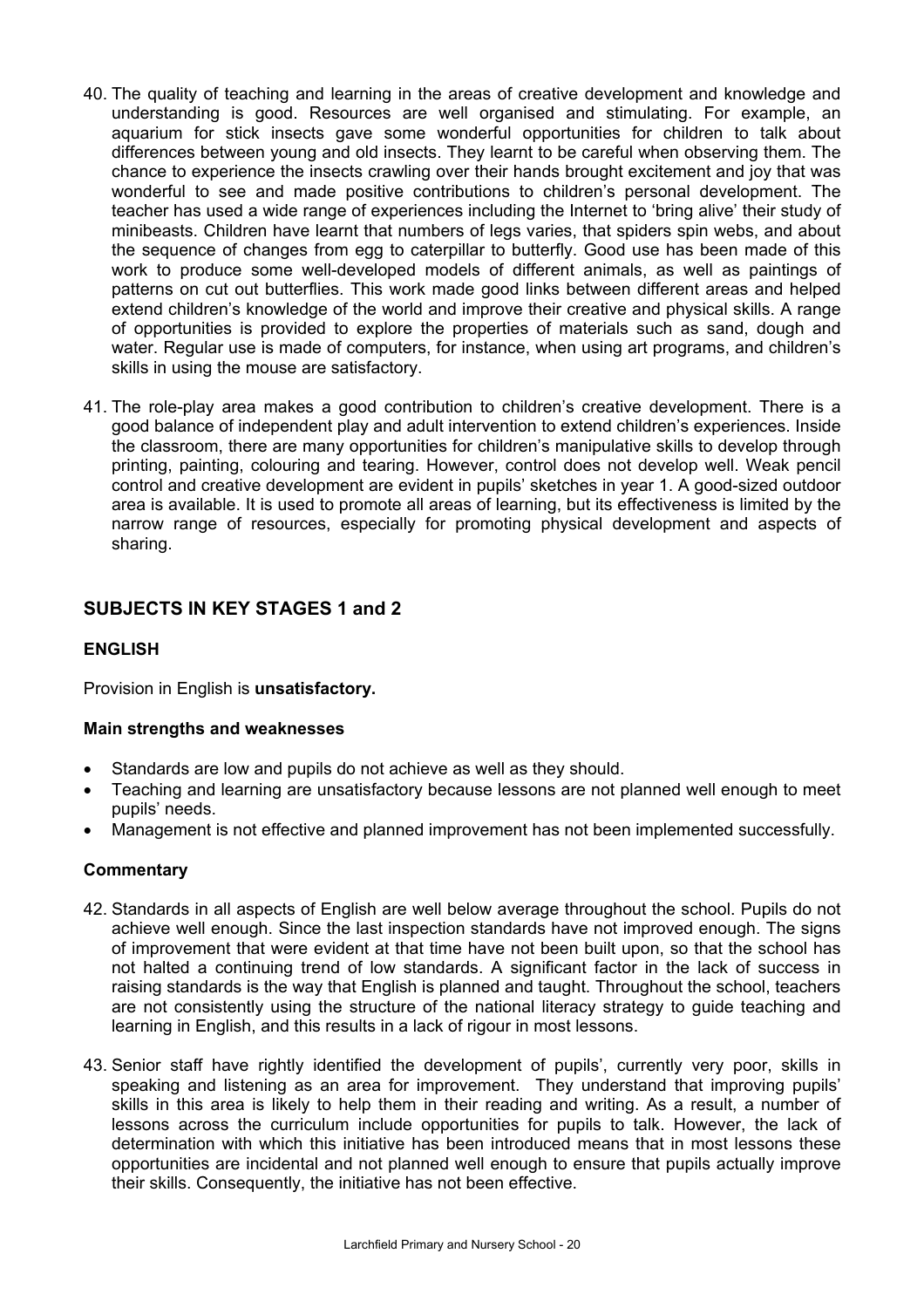- 44. Pupils are not achieving well enough in reading because they have too few opportunities in English lessons, and in lessons in other subjects, to improve their skills. This is partly because the reading element of the literacy hour is too often missed. This has an impact on pupils' attitudes to reading, as well as limiting the development of key skills. Few pupils show that they really enjoy books and stories. However, when pupils in year 4 took part in a purposeful and enjoyable reading session that helped them improve their skills their faces were filled with pleasure as they read aloud together.
- 45. Writing standards are very low throughout the school. This is mainly due to the lack of opportunities for pupils to develop writing skills in English lessons and other subjects. Teachers' low expectations of what pupils could achieve in lessons are a major factor in their unsatisfactory achievement. Some lessons are very long and lead to a very slow pace in learning. Teachers' planning does not clearly identify what each group of pupils will be expected to learn in each lesson. The questions that pupils are asked rarely contribute to learning. Many questions are very limited, requiring very simple answers that do not encourage pupils to think. Too often pupils have few opportunities to make a real contribution to the lesson, they spend a great deal of time listening to teachers. Consequently, the time available for writing is very limited. Teachers do not consistently share with pupils what is expected of them in lessons, so that pupils' response is often leisurely. Pupils learn how to write successfully with a joined hand from an early age and the majority of pupils in year 2 join up their writing most of the time. Despite regular handwriting lessons in years 3 to 6, teachers do not consistently expect pupils to present their work well so, although many pupils are capable of writing neatly, they do not usually do so.
- 46. Pupils with special educational needs are often supported well in small groups by teaching assistants who know them well and provide much encouragement. However, all too often the work that these pupils are expected to do is the same as the rest of the class. This means that they are not working towards the targets that are set out in their individual plans and often struggle to succeed. Pupils learning to speak English as an additional language are not supported well enough. This is due to the lack of emphasis on developing pupils' vocabulary. Many classroom displays include very little language, and they do not help this group of pupils and others to become familiar with the key words for topics being taught.
- 47. Many of these issues have already been identified by the school and are set out in the action plan drawn up to improve standards in English. Currently, several of the target dates have passed without changes being implemented. This is because the management in English is not effective in taking the action needed to bring about the substantial changes in teaching and learning that are urgently required in order to raise standards.

## **Language and literacy across the curriculum**

48. This is unsatisfactory. There are few planned opportunities to develop writing skills in most subjects, and the range of styles used to record information is very limited. Pupils rarely use research techniques to find information from non-fiction books or other sources to contribute to their work in other subjects. Consequently, they do not achieve the standards they should throughout the school. Library areas are not organised well enough to help pupils to easily find books on a particular subject and do not provide a source of inspiration for reading. ICT is not used well enough to help pupils develop their skills in English.

## **MATHEMATICS**

Provision in mathematics is **satisfactory**.

#### **Main strengths and weaknesses**

- Improvement since the last inspection is good.
- Teaching is better focused on addressing gaps in pupils' skills to improve their confidence and marking is helpful.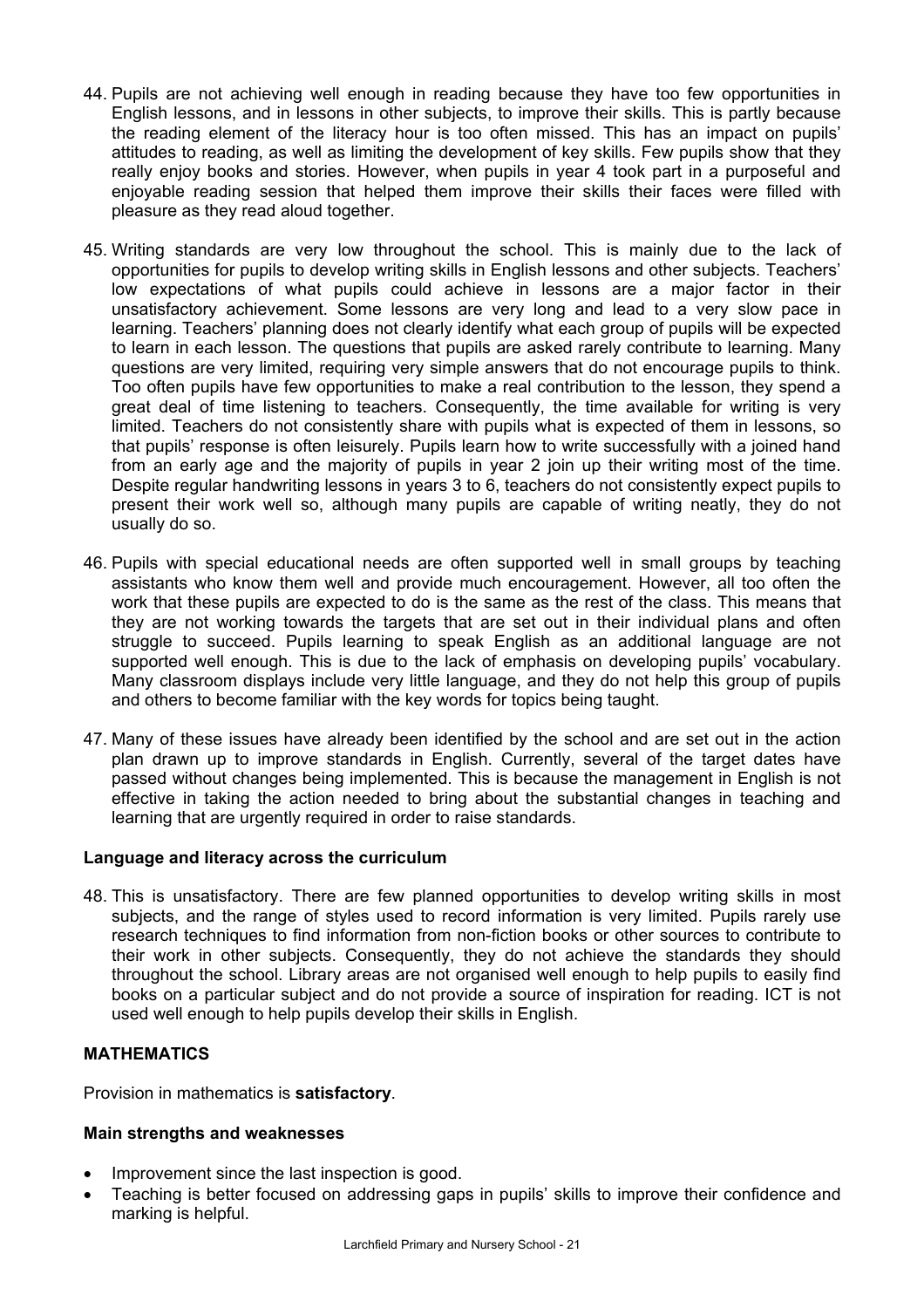• Pupils are achieving well in years 1 and 2 but there is still some variation in how well teachers match work to individual pupils' needs in years 3 to 6.

## **Commentary**

- 49. Standards are improving throughout the school and are average at the end of year 2 and close to average in most other year groups. However, in year 6 standards are below average. In this year group there is a large proportion of the pupils on the register of special educational needs and some other lower attaining pupils who lack confidence in using large numbers and are uncertain of the strategies that would help them to arrive at answers to problems quickly and accurately. However, their achievement is satisfactory. Throughout the school there is an appropriate challenge for higher attainers who are reaching expected standards.
- 50. Leadership of the subject is effective. The co-ordinator has done a good job in evaluating where pupils have skills deficits in each of the year groups. She ensures that areas of mathematics that have previously received scant attention are now being taught. Teaching is satisfactory overall and stronger than at the last inspection. There has been an effective programme of training that has raised teachers' confidence. The objectives for the main part of the teaching activity are clearly understood by teachers and a good range of mathematical resources and the use of whiteboards help to keep the introduction snappy and interesting. There is still some variation in how well teachers question pupils in order to establish what they have learnt, and in some lessons the final part does not consolidate what has been learnt. All teachers mark pupils' work carefully helping them to see where mistakes have been made and suggesting other strategies for solving a problem. This is proving effective and many of the pupils now enjoy their mathematics lessons because they are gaining a sense of achievement.
- 51. Pupils' books in years 1 and 2 show some good progress, particularly in developing a range of computational skills and regular practice of these through problem solving. Pupils in year 2 are learning to use large numbers accurately and have a sound understanding of how our number system works. There is a good balance of work with much that is practical. Throughout the school there is regular testing that helps teachers understand what pupils can and cannot do and this is put to good use when planning work for the class. However, there are still lessons where the work given to lower attaining pupils is too demanding. For example, in a year 5 lesson on fractions the work set for pupils was far too difficult for lower attainers and those with special educational needs, who were still struggling with the idea of a simple fraction. In lessons such as these there is an over reliance on the teaching assistant to modify the activity with the result that that pupils' needs are not being met. There are individual education plans for pupils with special educational needs but these are not sharp enough to help address their particular needs.

## **Mathematics across the curriculum**

52. Pupils have very little opportunity to use and extend mathematics skills other than those required for completing ICT programs. This is unsatisfactory, particularly as there are, therefore, missed opportunities for pupils to reason about number or extend their confidence in choosing from a range of problem solving strategies. Data handling is particularly under-represented in subjects where it would be possible to use these skills in real contexts.

## **SCIENCE**

Provision in science is **satisfactory**.

## **Main strengths and weaknesses**

- Pupils enjoy practical sessions and demonstrate good behaviour and attitudes.
- Good leadership is helping to improve the development of pupils' scientific skills.
- The use of ICT is limited and too often the requirement to write reports slows pupils' progress in science.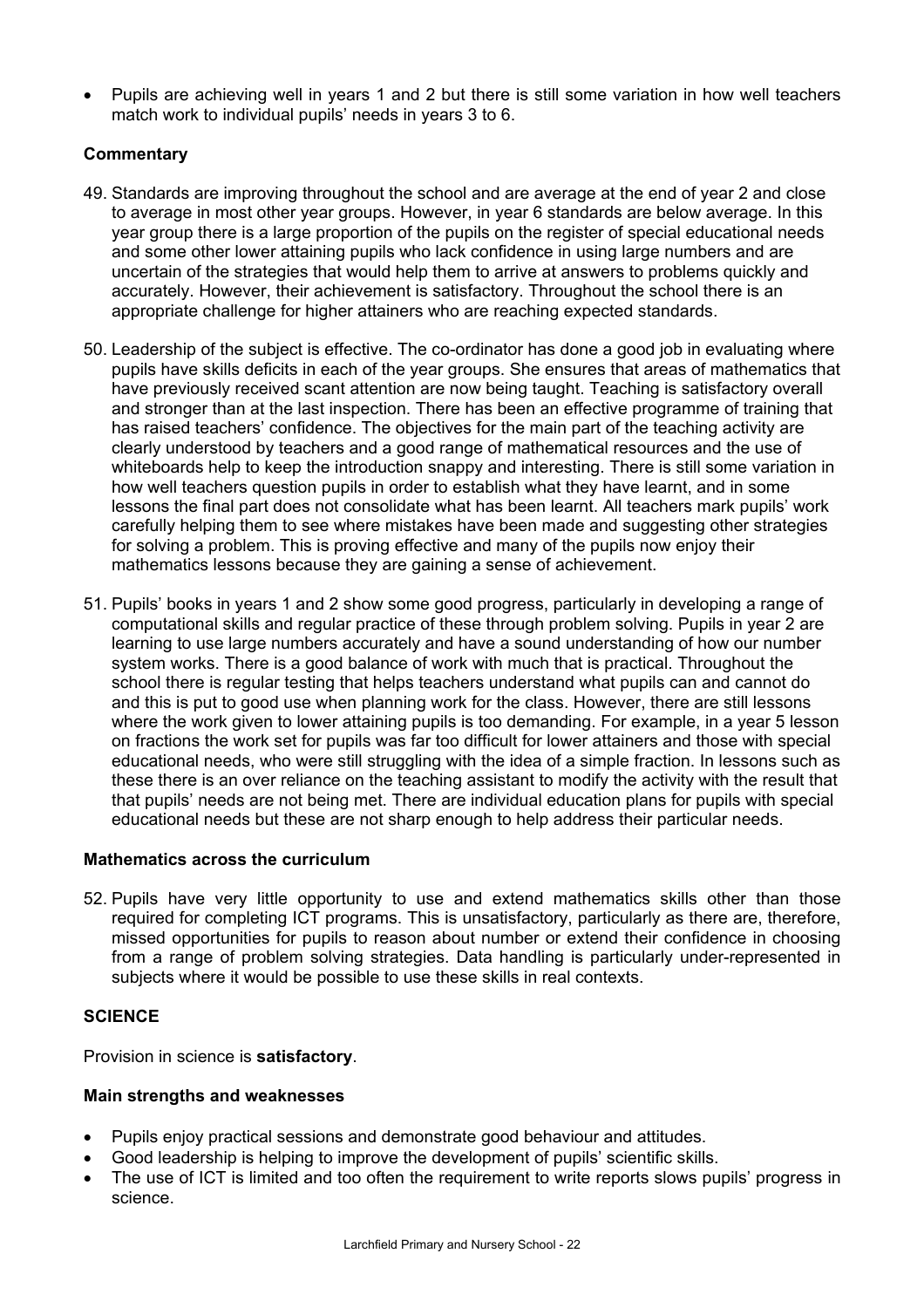## **Commentary**

- 53. Since the last inspection satisfactory progress has been made in maintaining the improvements in teaching and learning. Pupils' achievement is satisfactory.
- 54. During practical activities pupils behave very well and show high levels of interest and concentration, and this aids learning. However, when completing written reports of their work their concentration falls and limited amounts are produced. Teaching is satisfactory, with examples of good teaching in years 3 to 6. In year 1, satisfactory teaching helped pupils explore push and pull forces, but there was insufficient challenge for higher attaining pupils. In year 2, pupils enjoyed exploring how the properties of certain materials affected how they could be used when making puppets. The positive features of this lesson evaporated when pupils were required to write a formal account of what they had been doing. Only a few produced more than four lines of writing and the task for average and lower attaining pupils was too difficult. Not enough direction is being given to teachers on the other styles of report writing that could match pupils' abilities in this area more closely. Good teaching in year 3 helped pupils explore the properties of magnets. Pupils achieved well and understood the idea that some materials are attracted to magnets and some are not. Toy trains were used effectively to demonstrate attraction and repulsion by magnets.
- 55. The curriculum has been improved to help pupils develop their investigative skills. Good support is often given to pupils with special educational needs, but occasionally adults limit opportunities for these pupils to develop their independence and to explain their own ideas. The pupils learning English as an additional language are fully involved in activities and achieve at least as well as other pupils. Pupils use their numeracy skills to draw and interpret graphs, but these are not sufficiently challenging for pupils in year 5 and year 6. There is little use made of ICT. Although it is planned to improve writing in science, the use of literacy skills lacks a clear purpose. It is often merely a writing exercise, rather than one linked to a specific focus to develop and use particular literacy skills. These reports are often poorly presented.
- 56. The co-ordinator has produced a good analysis of the subject's strengths and weaknesses and produced an appropriate plan to improve provision further. Assessment procedures are good and marking satisfactory, but information gained is not used sufficiently to ensure that work matches pupils' individual needs.

## **INFORMATION AND COMMUNICATION TECHNOLOGY**

Provision in information and communication technology (ICT) is **satisfactory**.

#### **Main strengths and weaknesses**

- With good teaching pupils are achieving well and catching up on skills.
- There is insufficient use of ICT to support other subjects.

## **Commentary**

57. Standards are average throughout the school. There is regular coverage of most aspects of the subject and skills by year 6 are average. Pupils are sufficiently prepared to enter the secondary school, confident in working with a range of programs. Pupils use the Internet competently to search for information and are adept at copying and editing text and graphics for use in their own documents. Pupils use ICT in increasingly sophisticated ways to publish their work and to produce multimedia presentations. The older pupils learn to use a spreadsheet and understand how to search a database and compile their own. However, the skills that younger pupils learn in using paint programs are not extended to include more complex work with digital images. A further gap is the use of sensors to record changes in temperature, light and sound.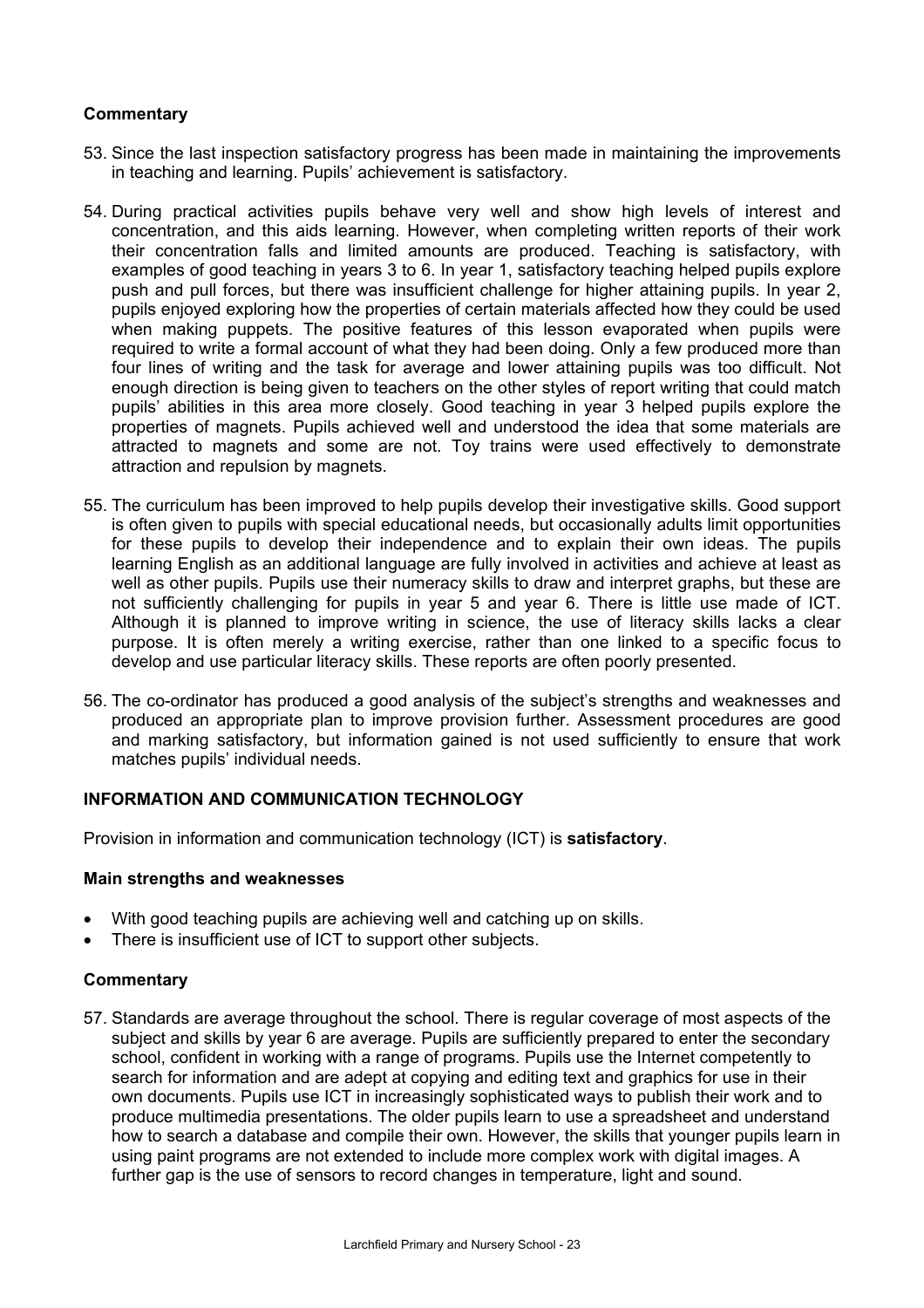58. Teachers and teaching assistants have a good level of computer competence. The high level of collaborative skills demonstrated by pupils ensures some good learning in lessons. Pupils learn quickly even in situations where they have only met the activity once before. The school has invested a great deal in maintaining its suite. Despite limitations in the location of the ICT suite the teaching is effective and pupils learn well. The sensible siting of the interactive whiteboard, used competently by teachers, ensures an effective aid to teaching new skills. Teachers are well organised and, where necessary, match their expectations accurately to pupils' skills. They manage sessions very well, and this is important given the cramped conditions and the fact that sometimes three pupils are sharing one computer. The use of a technical assistant maintains the efficiency of computers, ensuring that teachers spend their time teaching with confidence rather than dealing with technical problems.

## **Information and communication technology across the curriculum**

59. The use of ICT across the curriculum is unsatisfactory. It is not used enough in English and there is little use of ICT in other subjects. When pupils gather information in geography and science it is rarely entered into a database. Despite the close proximity of computers to all classes and a suitable work area, the computers are not used adequately to support learning in other subjects.

## **HUMANITIES**

*Religious education is reported in full below. Pupils' work was sampled in history and geography but not enough lessons were seen to judge provision.*

60. Pupils' work and teachers' planning shows that pupils do not have enough opportunities in **history** or **geography** to develop their skills. This is due to the imbalance in the way the curriculum is planned. This was identified at the last inspection and there has not been enough improvement. The time between each topic in the subjects is very long, sometimes more than a year, so that pupils struggle to develop key skills. Additionally, there are not enough planned opportunities for pupils to develop English and ICT skills in the subjects. The leadership team has arranged more opportunities for pupils to develop their skills through visits and this is beginning to enhance provision in the subjects. For example, during the inspection, year 4 pupils enjoyed working on a geography topic looking at the local area. They made good use of digital photography to record local facilities and used the pictures appropriately to help them in their lesson.

#### **Religious Education**

Provision in religious education (RE) is **satisfactory**.

#### **Main strengths and weaknesses**

- On occasions, teaching is very good and contributes very well to pupils' learning.
- The subject makes a good contribution to pupils' personal development.

#### **Commentary**

61. Pupils' achievement is satisfactory and work displays a knowledge of RE similar to what might be expected from the locally agreed syllabus. In year 1 pupils have a sound understanding of some stories from the Old Testament. By year 2 they have begun to compare the events that take place in different faiths following the birth of a new baby. This work develops, so that, by year 6 pupils record relevant detail of ceremonies associated with birth, marriage and death in Christianity, Judaism, Islam and Buddhism. Good use is made of pupils' own beliefs, which enriches other pupils' understanding; in year 1 a Muslim boy retold the story of Noah because the Qur'an records Allah speaking to Noah. Teaching and learning are satisfactory overall. In year 6, very good teaching occurred in one lesson because of the teacher's own knowledge of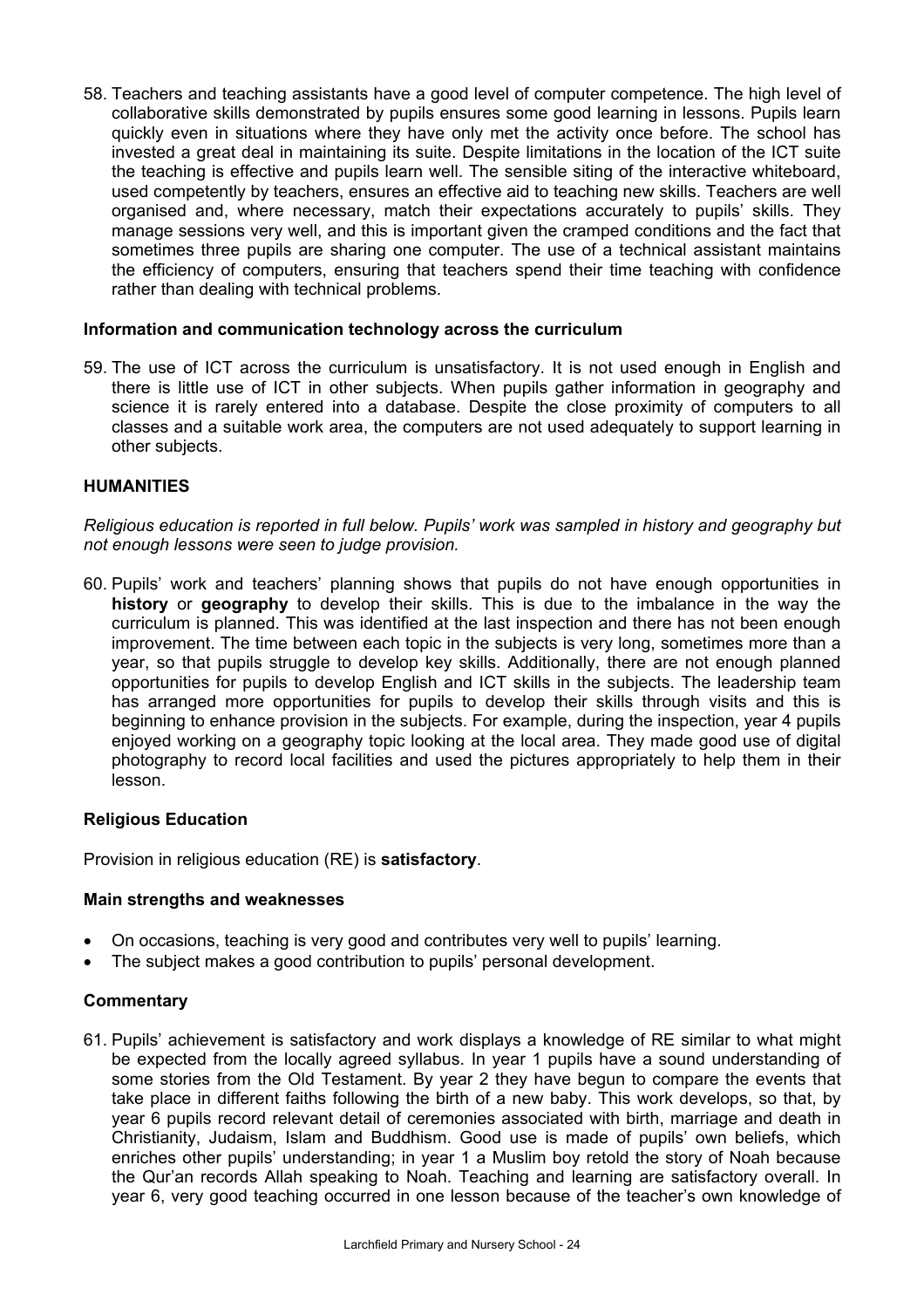Judaism and her emotional demonstration of the 'Seder' meal. Pupils' became enthralled and made great strides in their understanding of key features of the Jewish faith.

62. The co-ordinator's action plan has correctly identified the need to raise the profile of RE in the school. Although the planned curriculum is followed, class displays rarely help to promote religious awareness and understanding. The hall, however, does contain a range of relevant displays. RE makes a good contribution to pupils' personal development by the introduction of a wide range of faiths, a sensitive examination of the beliefs involved and examples of how beliefs and rules can influence an individual's life.

## **CREATIVE, AESTHETIC, PRACTICAL AND PHYSICAL SUBJECTS**

*Art and design are reported in full below. Pupils' work was sampled in design and technology (DT), music and physical education (PE).* 

- 63. **DT** was not a major focus during the inspection and no lessons were seen. The small amount of work displayed indicated a lack of precision in cutting and joining. Planning indicates suitable coverage of the prescribed programme of work for design and technology. The subject coordinator has produced a detailed file and identified a relevant action plan to improve provision further.
- 64. During the inspection three **music** lessons were sampled, and a special session engaging pupils in a new project called 'Wider Opportunities For Music'. The evidence seen was not enough to make a secure judgement about the quality of music teaching and learning or the standards achieved. The project is part of the school's aim to enhance the range and type of opportunities for learning across the curriculum involving music experts from outside the school. The project work seen was of high quality, providing pupils from year 4 with a very good experience. They had opportunities to participate in many activities with a range of instruments. Pupils succeeded in the tasks they were set, gaining confidence and great enjoyment as they learned about pitch and dynamics. The drums were particularly popular. Throughout the school, teachers are beginning to have more confidence in the way they teach music and this is beginning to help pupils learn more effectively. Teachers also run a choir and a handbell club after school to encourage enjoyment of music
- 65. Only one **PE** lesson was seen in year 4 so no judgement on provision, standards or teaching is possible. The school has recently re-organised the schemes of work providing a clear structure for the planning of PE lessons throughout the school. There is some potentially useful guidance on how to develop pupils' oracy skills in PE lessons through discussion and evaluation of pupils' learning. There has been training for all staff and this, teachers feel, has enhanced their confidence in teaching the subject. The timetable has been organised to ensure that the school is making the most of the hall and moving towards recommended levels of time. The input from a skilled PE teacher from the local secondary school is being used wisely to further enhance teachers' confidence.

#### **Art and design**

Provision in art and design is **good**.

#### **Main strengths and weaknesses**

- Pupils' achievement by year 6 is good.
- Teaching by the subject leader is good and she is a good role model.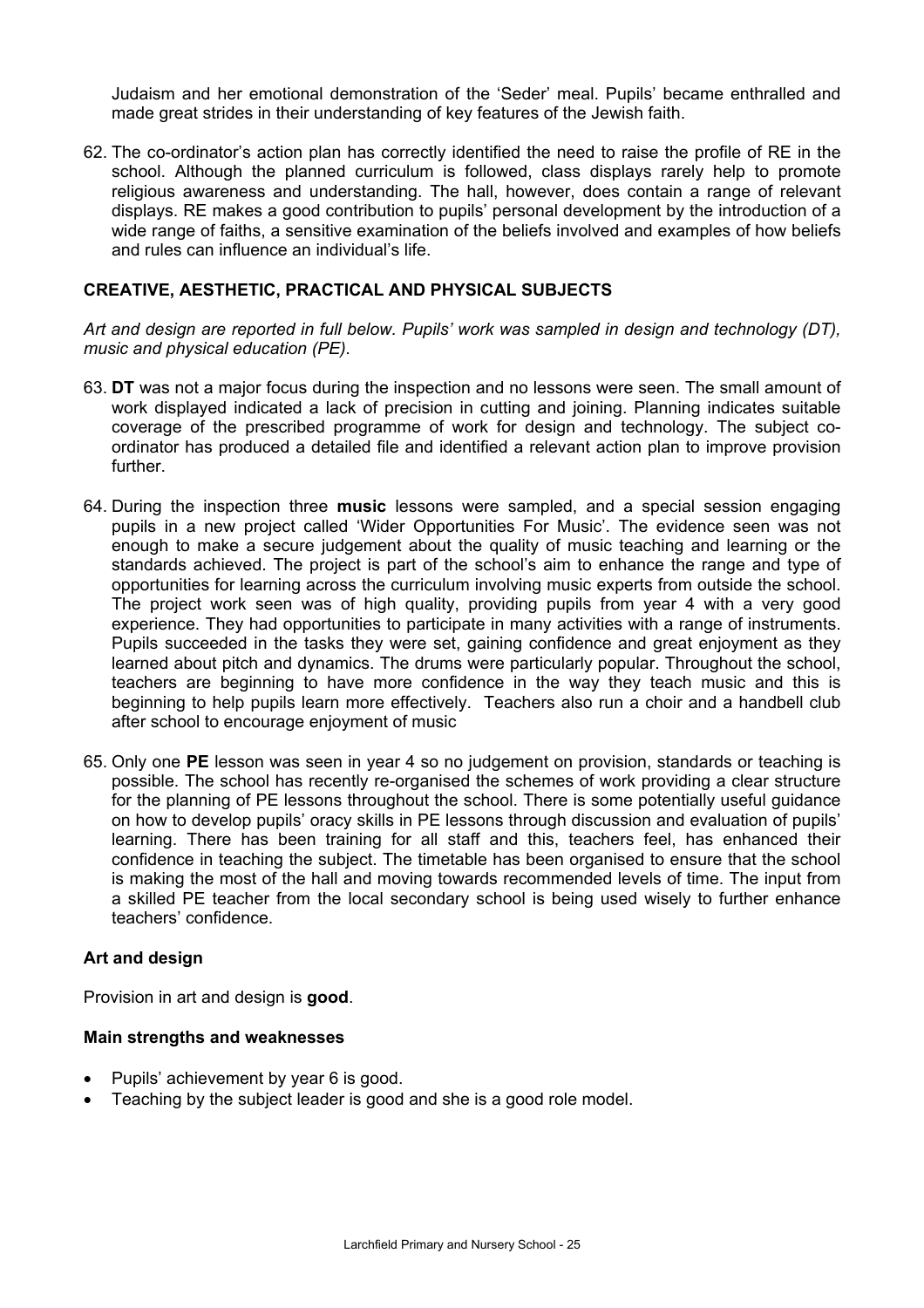## **Commentary**

66. Good progress, especially in years 3 to 6, results in good achievement and standards that are similar to those expected by year 6. Satisfactory teaching in years 1 and 2 helps pupils build on the skills they develop in the nursery and reception years. However, attainment is below that expected by the end of year 2, with sketching skills in particular being undeveloped. In a sound lesson in year 2 pupils selected suitable materials to produce a collage. The pace at which they worked was rather slow and the final product lacked sophistication. Good teaching by the coordinator in years 3 and 6 leads to accelerated learning. The teacher's knowledge is used well to help pupils build on their skills. She is enthusiastic and gives good advice, for example, on issues such as perspective and the use of media in a variety of ways to develop depth in pictures. This resulted in examples of good landscape paintings based on views around the school. In year 3, pupils explored printing techniques and could explain the differences between the methods they had learned. When engaged in art lessons pupils' attitudes are good and sometimes very good because they enjoy the practical involvement. On occasions art is used well to support learning in other subjects, such as watercolour pictures to illustrate 'The Emerald City' poetry work. Pupils in year 1 looked at paintings by van Gogh before making use of paint to create similar pictures.

## **PERSONAL, SOCIAL AND HEALTH EDUCATION AND CITIZENSHIP**

*Not enough lessons were seen to judge overall provision in personal, social and health education and citizenship (PSHCE)*.

67. A wide range of evidence shows pupils' personal development to be secure within the school. 'Circle time' discussion sessions have been introduced to provide opportunities to explore a range of topics and feelings. This work is well supported by RE lessons. Pupils in year 6 wrote about the importance of keeping the promises they have made. Other junior pupils wrote about themselves under the title 'Who am I?' They also wrote about how pressure groups can campaign to alter decisions, such as writing about 'Saving the school peacefully' when the fictitious suggestion was made that it was to be closed. The introduction of the school council has begun to develop responsibility and an awareness of citizenship by allowing pupils to vote for class representatives. Members of the council explore ways of helping to improve aspects of the school and are given responsibility for fund raising. In year 1, pupils reflected on what they have achieved and were encouraged to write 'I can...' statements. A significant contribution to pupils' personal development is the opportunity to recognise the role of others as friends or helpers by nominating individuals through statements in 'Friendship Balloons.'